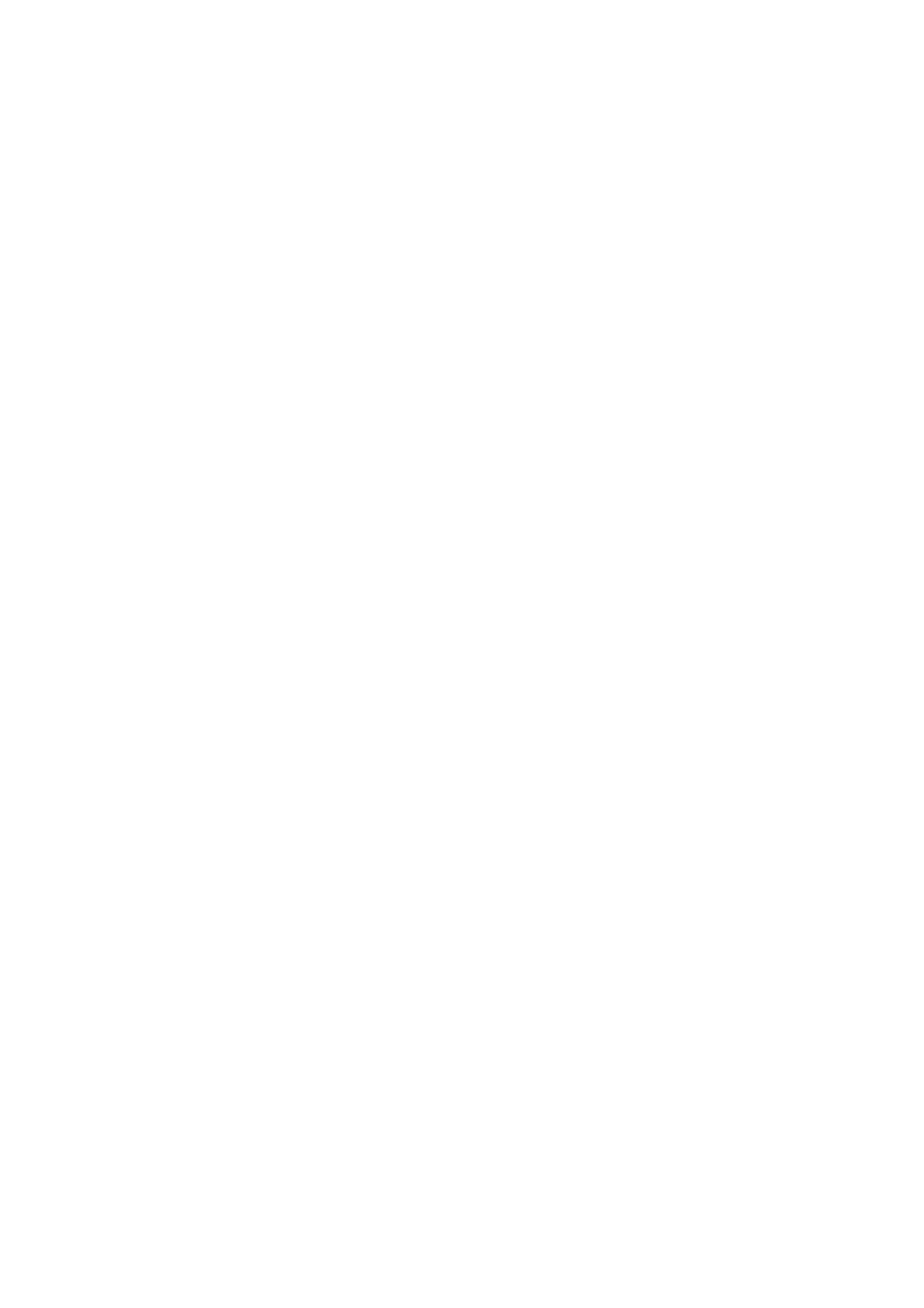Red Hat Enterprise Linux 6.4의 릴리즈 노트 엮음 4

Landmann rlandmann@redhat.com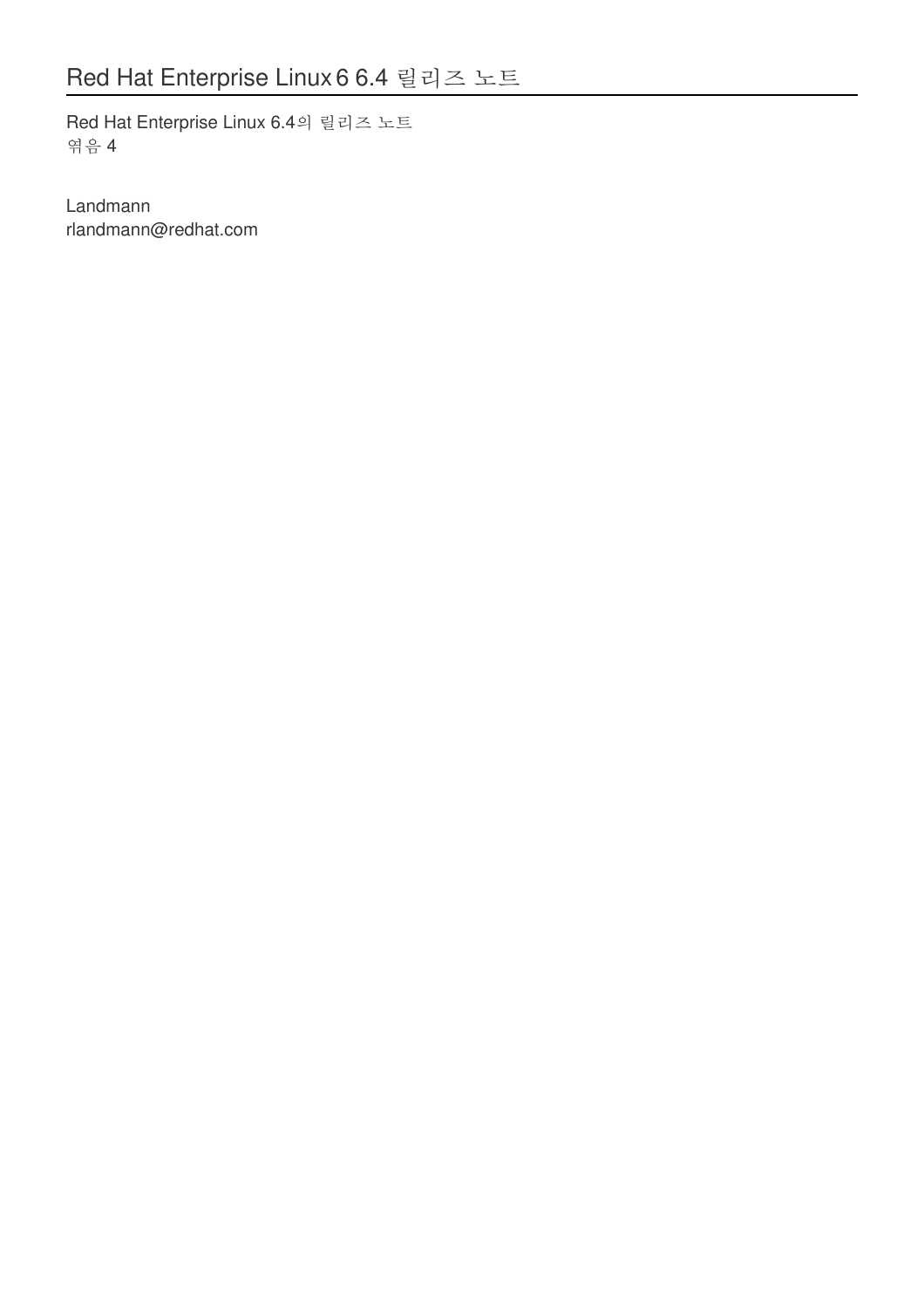### 법적 공지

Copyright © 2012 Red Hat, Inc.

This document is licensed by Red Hat under the Creative Commons [Attribution-ShareAlike](http://creativecommons.org/licenses/by-sa/3.0/) 3.0 Unported License. If you distribute this document, or a modified version of it, you must provide attribution to Red Hat, Inc. and provide a link to the original. If the document is modified, all Red Hat trademarks must be removed.

Red Hat, as the licensor of this document, waives the right to enforce, and agrees not to assert, Section 4d of CC-BY-SA to the fullest extent permitted by applicable law.

Red Hat, Red Hat Enterprise Linux, the Shadowman logo, JBoss, OpenShift, Fedora, the Infinity logo, and RHCE are trademarks of Red Hat, Inc., registered in the United States and other countries.

Linux ® is the registered trademark of Linus Torvalds in the United States and other countries.

Java ® is a registered trademark of Oracle and/or its affiliates.

XFS ® is a trademark of Silicon Graphics International Corp. or its subsidiaries in the United States and/or other countries.

MySQL ® is a registered trademark of MySQL AB in the United States, the European Union and other countries.

Node.js ® is an official trademark of Joyent. Red Hat Software Collections is not formally related to or endorsed by the official Joyent Node.js open source or commercial project.

The OpenStack ® Word Mark and OpenStack logo are either registered trademarks/service marks or trademarks/service marks of the OpenStack Foundation, in the United States and other countries and are used with the OpenStack Foundation's permission. We are not affiliated with, endorsed or sponsored by the OpenStack Foundation, or the OpenStack community.

All other trademarks are the property of their respective owners.

### 초록

릴리즈 노트에서는 Red Hat Enterprise Linux 6.4에서 구현된 개선 사항 및 추가 사항에 대해 광범위 하게 설명합니다. Red Hat Enterprise Linux 6.4 업데이트에서 모든 변경 사항에 대한 자세한 내용은 기술 문서 (Technical Notes)에서 참조하십시오.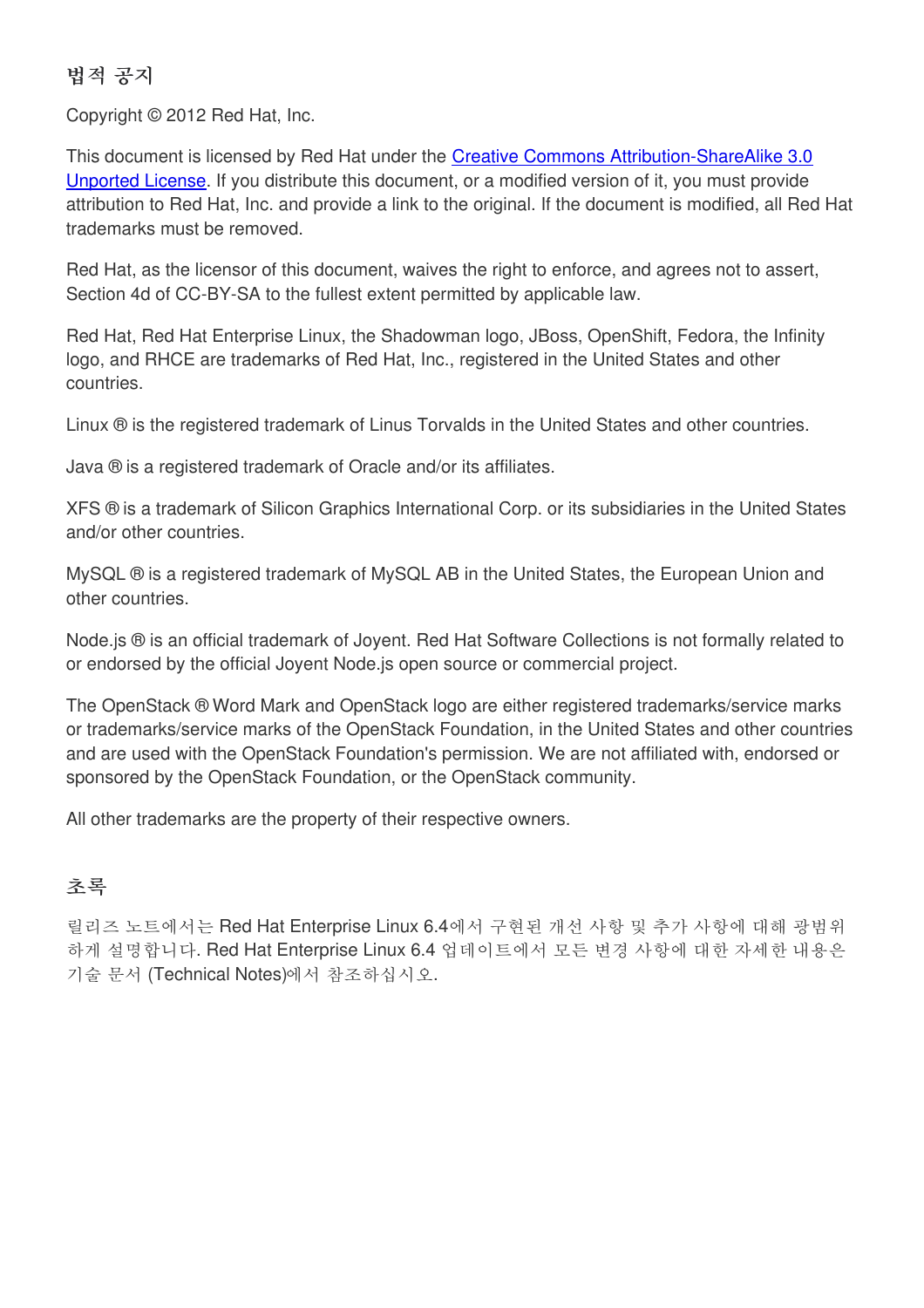# 차례

| 서문                                                                     | - 3            |
|------------------------------------------------------------------------|----------------|
| 1장. 설치                                                                 | 4              |
| 킥스타트 파일에서 FCoE 지원                                                      | 4              |
| VLAN을 통한 설치                                                            | 4              |
| 본딩 설정                                                                  | 4              |
| 2장. 커널                                                                 | 5              |
| 파이버 채널 프로토콜: E2E (End-To-End) 데이터 일관성 확인                               | 5              |
| IBM System z 용 Flash Express 지원                                        | 5              |
| Open vSwitch 커널 모듈                                                     | 5              |
| 부팅된 시스템 및 덤프된 시스템의 비교                                                  | 5              |
| Perf 도구 업데이트                                                           | 5              |
| Uncore PMU 지원                                                          | 5              |
| memcg 메모리 오버헤드 감소                                                      | 5              |
| 메모리 회수 및 압축                                                            | 6              |
| Transactional Execution Facility 및 Runtime Instrumentation Facility 지원 | 6              |
| Fail-open 모드                                                           | 6              |
| IBM System z 용 kdump 및 kexec 커널 덤프 메커니즘의 완전 지원                         | 6              |
| KVM의 TSC 데드라인 지원                                                       | 6              |
| 영구적 장치 이름 지정                                                           | 6              |
| 새 linuxptp 패키지                                                         | 6              |
| Transparent Hugepages 문서                                               | 6              |
| 덤프 대상의 지원 상태                                                           | $\overline{7}$ |
| 3장. 장치 드라이버                                                            | 8              |
| 스토리지 드라이버                                                              | 8              |
| 네트워크 드라이버                                                              | 9              |
| 기타 드라이버                                                                | 10             |
| 4장. 네트워킹                                                               | 11             |
| <b>HAProxy</b>                                                         | 11             |
|                                                                        | 12             |
| SSSD 완전 지원 기능                                                          | 12             |
| 새로운 SSSD 캐시 스토리지 유형                                                    | 12             |
| AD 기반 신뢰할 수 있는 도메인을 external 그룹에 추가                                    | 12             |
| ID 관리 하부시스템 인증서 자동 업데이트                                                | 12             |
| ID 관리에 등록된 클라이언트에서 OpenLDAP 클라이언트 도구 자동 설정                             | 12             |
| python-nss의 PKCS#12 지원                                                 | 12             |
| DNS의 전체 영구적 검색                                                         | 12             |
| 새로운 CLEANALLRUV 동작                                                     | 13             |
| samba4 라이브러리 업데이트                                                      | 13             |
| ID 관리에서 Cross Realm Kerberos Trust 기능                                  | 14             |
| 389 디렉토리 서버 용 Posix 스키마 지원                                             | 14             |
| 6장. 보안                                                                 | 15             |
| sudoer 항목 검색 시 정식적으로 일치 처리하기                                           | 15             |
| pam cracklib의 추가 암호 확인                                                 | 15             |
| tmpfs 다중 인스턴스 (Polyinstantiation)의 크기 옵션                               | 15             |
| 사용되지 않는 계정 잠금                                                          | 15             |
| libica 동작의 새로운 모드                                                      | 15             |
| System z 용 zlib 압축 라이브러리의 최적화 및 지원                                     | 16             |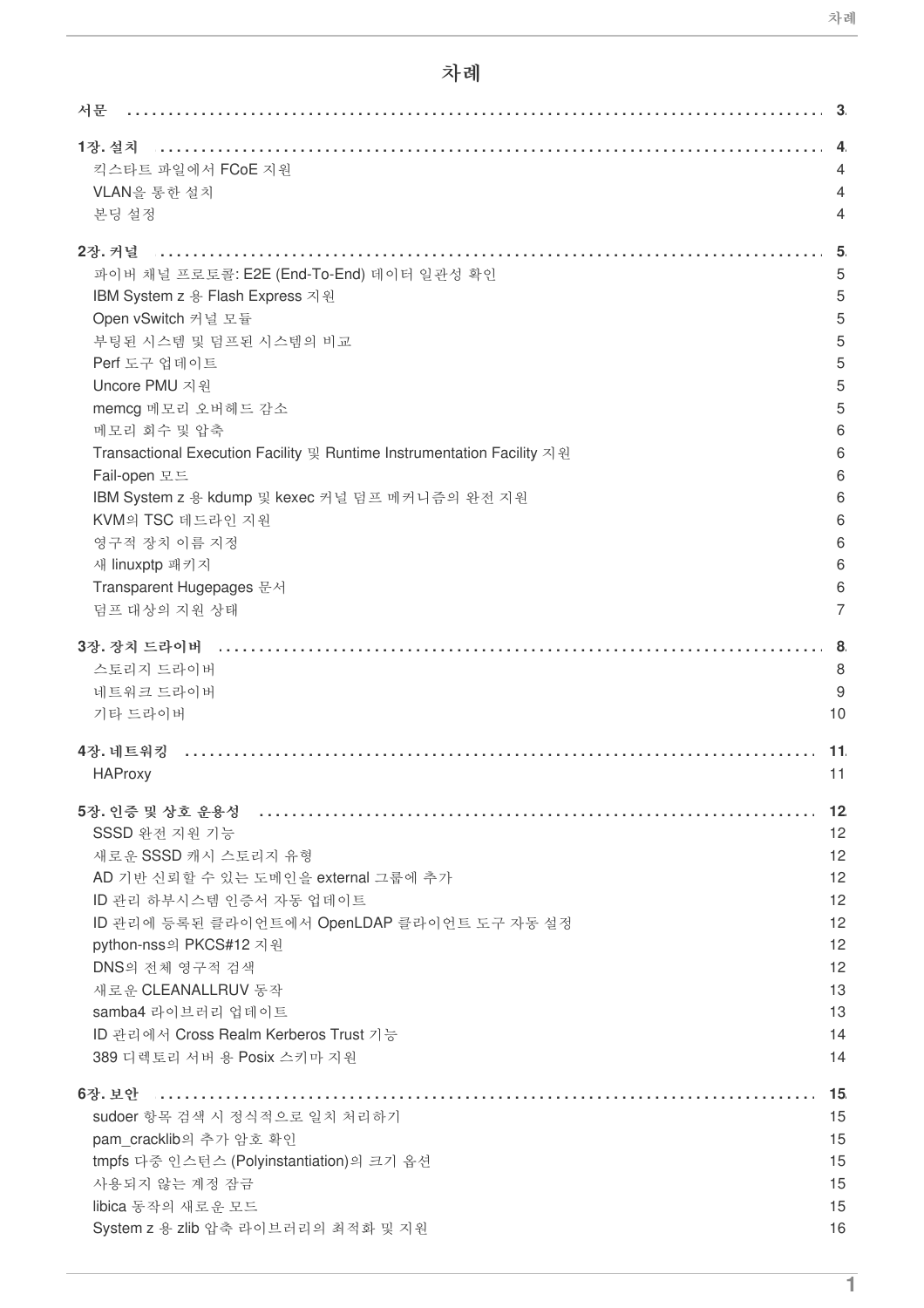| 대체 방화벽 설정                                    | 16 |
|----------------------------------------------|----|
| 7장. 인타이틀먼트                                   | 17 |
| 문자열 업데이트                                     | 17 |
| 프록시 연결 테스트                                   | 17 |
| 여러 인타이틀먼트 등록 또는 등록 취소                        | 17 |
| GUI에서 활성키 지원                                 | 17 |
| 외부 서버 등록                                     | 17 |
| GUI에서 유용성 변경                                 | 17 |
| 8장.가상화                                       | 18 |
| 8.1. KVM                                     | 18 |
| virtio-SCSI                                  | 18 |
| Intel의 차세대 코어 프로세서 지원                        | 18 |
| AMD Opteron 4xxx 시리즈 CPU 지원                  | 18 |
| SPICE를 통한 USB 전송을 사용하여 게스트 라이브 마이그레이션        | 18 |
| USB 장치를 사용한 게스트 라이브 마이그레이션                   | 18 |
| QEMU 게스트 에이전트 업데이트                           | 18 |
| PV-EOI (Paravirtualized End-of-Interrupt) 지시 | 19 |
| 설정 가능한 사운드 통과                                | 19 |
| 8.2. HYPER-V                                 | 19 |
| 게스트 설치 지원 및 포함 Microsoft Hyper-V 드라이버        | 19 |
| 8.3. VMWARE ESX                              | 19 |
| VMware PV 드라이버                               | 19 |
|                                              |    |
| 9장. 클러스터링                                    | 21 |
| IBM iPDU 차단 장치 지원                            | 21 |
| Eaton 네트워크 파워 컨트롤러 차단 장치 지원                  | 21 |
| 새로운 keepalived 패키지                           | 21 |
| Watchdog 복구                                  | 21 |
| VMDK 기반 스토리지 지원                              | 21 |
| 10장. 스토리지                                    | 22 |
| Parallel NFS 완전 지원                           | 22 |
| XFS 온라인 폐기 지원                                | 22 |
| Micron PCIe SSD의 LVM 지원                      | 22 |
| 2 가지 방식 미러링 RAID10의 LVM 지원                   | 22 |
| 장치 매퍼 장치를 통해 SCSI 영구 예약 설정 및 관리              | 22 |
|                                              |    |
|                                              | 23 |
| 버전 1.8로 업데이트된 SystemTap                      | 23 |
| Iscpu 및 chcpu 유틸리티                           | 23 |
| 12장. 일반 업데이트                                 | 24 |
| samba 패키지 업데이트                               | 24 |
| 새 SciPy 패키지                                  | 24 |
| NSS에서 TLS v1.1 지원                            | 24 |
| 내장된 Valgrind gdbserver                       | 24 |
| 새 libjpeg-turbo 패키지                          | 24 |
| 새 redhat-lsb-core 패키지                        | 25 |
| createrepo 유틸리티 업데이트                         | 25 |
|                                              |    |
|                                              | 26 |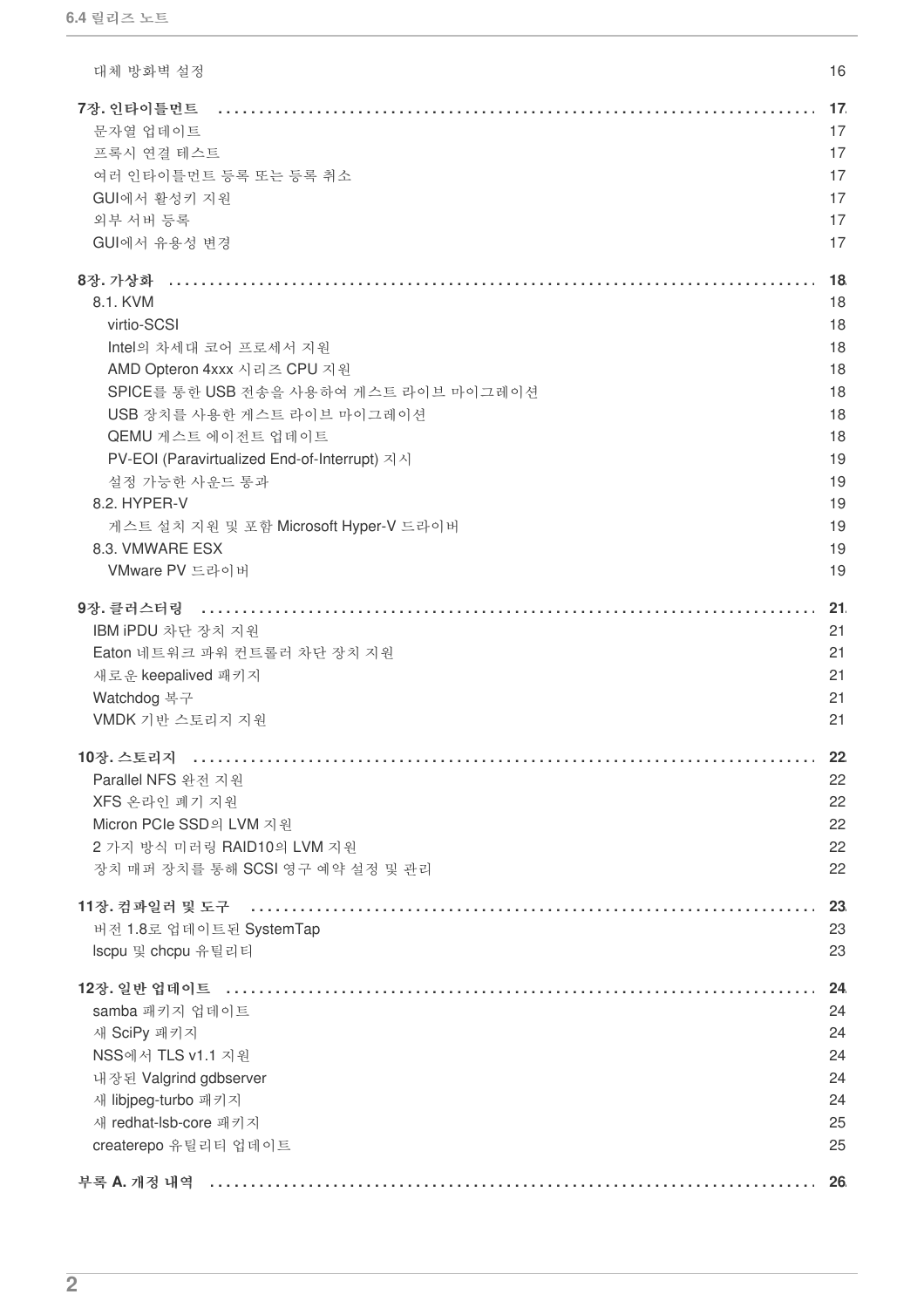# <span id="page-6-0"></span>서문

Red Hat Enterprise Linux 마이너 릴리즈에는 개별적인 기능 향상과 보안 및 버그 수정 사항이 들어 있습 니다. *Red Hat Enterprise Linux 6.4* 릴리즈 노트 문서는 Red Hat Enterprise Linux 6 운영 제체에서 바뀐 주요 변경 사항과 마이너 릴리즈의 애플리케이션에 대해서 설명합니다. 마이너 릴리스의 모든 변경 사항 (버그 수정, 추가된 개선 사항, 알려진 사항)에 대한 자세한 내용은 기술 문서 [\(Technical](https://access.redhat.com/knowledge/docs/en-US/Red_Hat_Enterprise_Linux/6/html-single/6.4_Technical_Notes/index.html) Notes)에서 참조 하십시오. 기술 문서에는 현재 사용 가능한 모든 기술 프리뷰와 이를 제공하는 패키지의 전체 목록이 들어 있습니다.



#### 중요

온라인 버전 *Red Hat Enterprise Linux 6.4* 릴리즈 노트는 ([여기](https://access.redhat.com/knowledge/docs/en-US/Red_Hat_Enterprise_Linux/6/html-single/6.4_Release_Notes/index.html)에 있음) 업데이트된 최신 버전입니다. 이 릴리즈에 대한 질문이 있으신 고객은 사용 중인 Red Hat Enterprise Linux 버전의 온라인 릴리즈 및 기술 문서를 참조하시기 바랍니다.

Red Hat Enterprise Linux 수명 주기와 관련된 내용은 <https://access.redhat.com/support/policy/updates/errata/>에서 참조하십시오.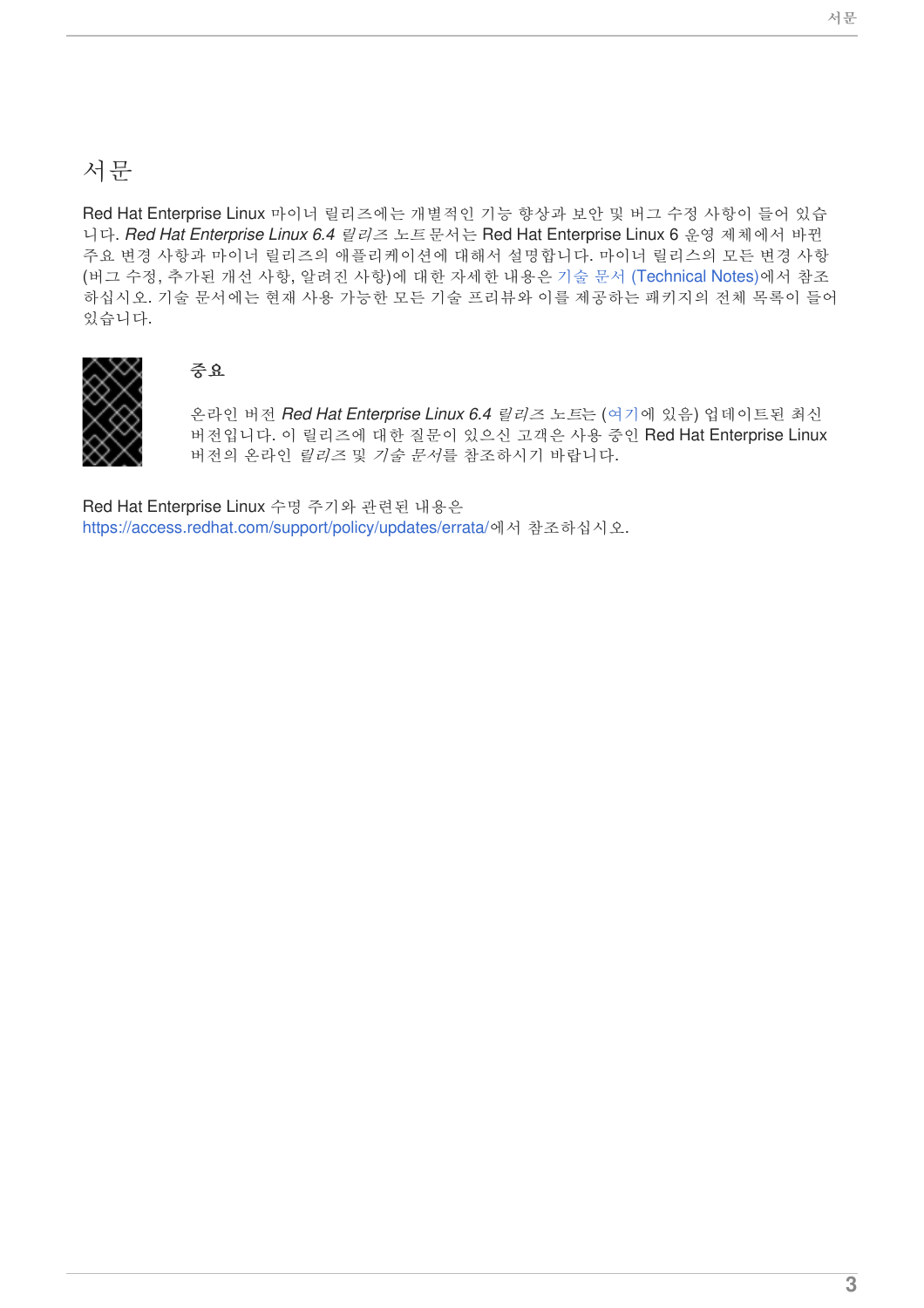# <span id="page-7-0"></span>**1**장**.** 설치

#### <span id="page-7-1"></span>킥스타트 파일에서 **FCoE** 지원

Red Hat Enterprise Linux 6.4 설치를 위해 킥스타트 파일을 사용하는 경우, 새로운 *fcoe* 킥스타트 옵션을 지정할 수 있습니다. 이 옵션을 지정하면 EDD (Enhanced Disk Drive) 서비스에서 검색된 장치에 추가하여 FCoE (Fibre Channel over Ethernet) 장치를 자동으로 활성화합니다. 자세한 내용은 Red Hat Enterprise Linux 6 설치 가이드의 킥스타트 옵션 부분에서 참조하십시오.

#### <span id="page-7-2"></span>**VLAN**을 통한 설치

Red Hat Enterprise Linux 6.4에서 **vlanid=** 부팅 옵션 및 **--vlanid=** 킥스타트 옵션을 사용하여 지정된 네트워크 장치에 가상 LAN ID (802.1q 태그)를 설정할 수 있습니다. 이러한 옵션 중 하나를 지정하여 VLAN을 통해 시스템 설치를 수행할 수 있습니다.

#### <span id="page-7-3"></span>본딩 설정

**bond** 부팅 옵션과 **--bondslaves** 및 **--bondopts** 킥스타트 옵션을 사용하면 설치 과정의 일부로 본딩 설정을 할 수 있게 되었습니다. 본딩 설정 방법에 대한 자세한 내용은 Red Hat Enterprise Linux 6 *설치 가* 이드의 킥스타트 옵션 부분과 부트 옵션 장에서 참조하십시오.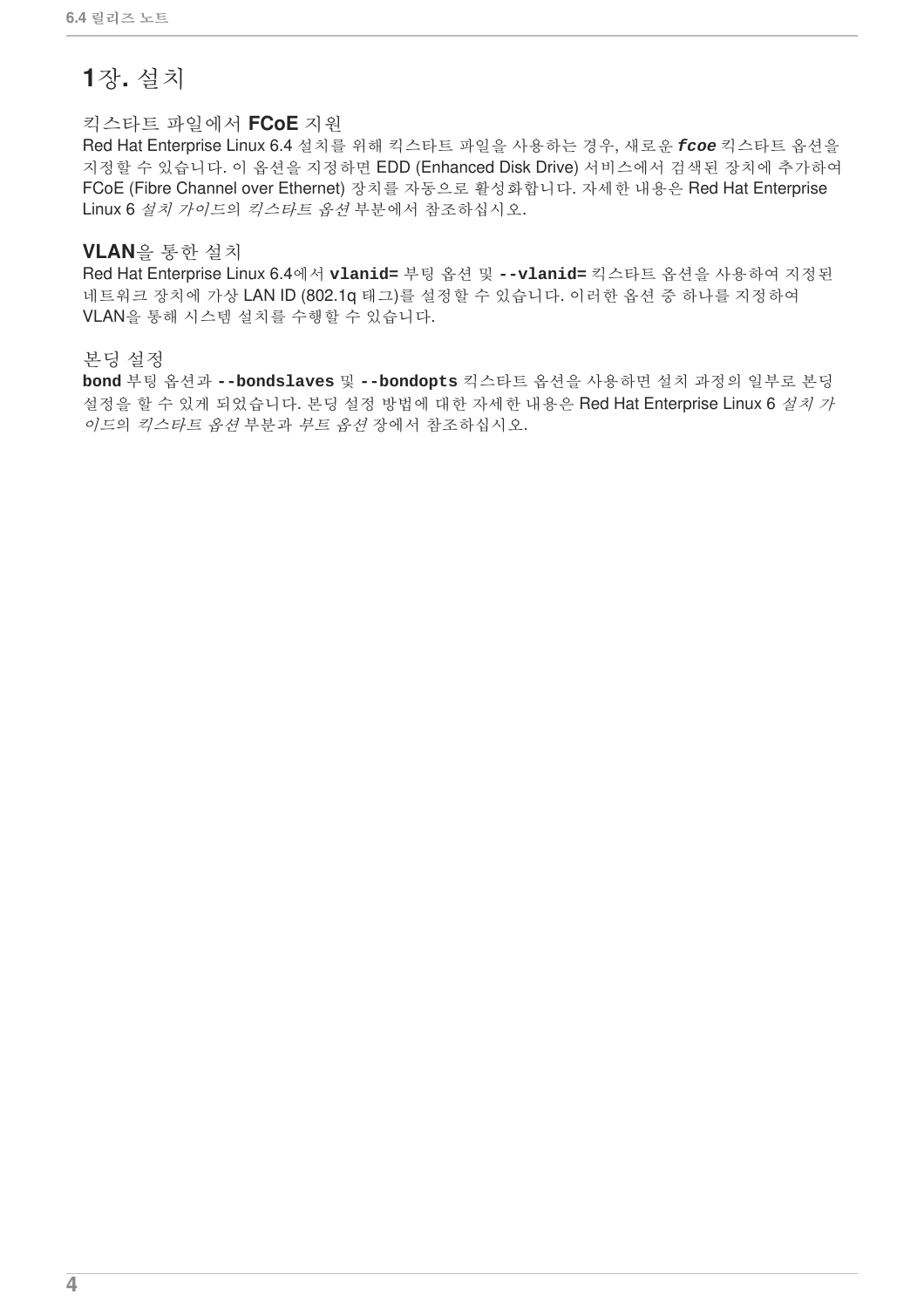## <span id="page-8-0"></span>**2**장**.** 커널

<span id="page-8-1"></span>파이버 채널 프로토콜**: E2E (End-To-End)** 데이터 일관성 확인

E2E (End-To-End) 데이터 일관성 확인을 위해 강화된 T10 DIF SCSI 표준의 zFCP 특정 부분을 구현시킴 으로써 Red Hat Enterprise Linux 6.4에서 호스트 어댑터와 스토리지 서버 사이의 데이터 일관성이 향상되 었습니다.

#### <span id="page-8-2"></span>**IBM System z** 용 **Flash Express** 지원

IBM System z의 SCM (Storage-Class Memory)는 스토리지와 메모리 두 속성을 결합시킨 데이터 스토리 지 장치 클래스입니다. System z의 SCM은 Flash Express 메모리를 지원합니다. SCM 증가분에는 EADM (Extended Asynchronous Data Mover) 서브 채널을 통해 액세스할 수 있습니다. 각 증가분은 블록 장치로 표시됩니다. 이 기능은 데이터를 저장하는 경우 페이징 비율이나 임시 저장소의 액세스 성능을 향상시킵 니다.

#### <span id="page-8-3"></span>**Open vSwitch** 커널 모듈

Red Hat Enterprise Linux 6.4에는 Open vSwitch 커널 모듈이 Red Hat의 각 계층 제품의 활성자로 포함되 어 있습니다. Open vSwitch는 관련된 사용자 공간 유틸리티를 포함하고 있는 제품과 연계된 형태로만 지 원됩니다. 필수적인 사용자 공간 유틸리티 없이 Open vSwitch는 작동하지 않고 사용할 수 없으므로 이에 주의합니다. 자세한 내용은 <https://access.redhat.com/knowledge/articles/270223>에 있는 지식 기반 설명 을 참조하십시오.

#### <span id="page-8-4"></span>부팅된 시스템 및 덤프된 시스템의 비교

이 기능을 사용하여 이미지 마이그레이션으로 초래할 수 있는 변경 사항을 효율적으로 분석하기 위해 덤 프된 시스템으로 부팅된 시스템을 비교할 수 있습니다. 게스트를 확인하려면 **stsi** 및 **stfle** 데이터를 사 용합니다. 새로운 기능인 **lgr\_info\_log()**은 마지막으로 기록된 데이터 (*lgr\_info\_last*)로 현재 데 이터 (*lgr\_info\_cur*)를 비교할 수 있습니다.

#### <span id="page-8-5"></span>**Perf** 도구 업데이트

**perf** 도구가 업스트림 버전 3.6-rc7로 업데이트되어 여러 버그 수정 및 기능 향상이 포함되어 있습니다. 다 음은 주목할 만한 기능 개선 사항입니다:

- Kprobe 이벤트 지원이 추가되었습니다.
- 새로운 **perf** 이벤트 명령행 구문 엔진이 포함되어 이벤트 그룹 정의를 위해 중괄호 (**{** and **}**)를 사 용할 수 있습니다. 예: **{cycles,cache-misses}**
- **perf** 주석 달기 브라우저가 개선되어 ASM 호출 및 점프를 통해 네비게이션 가능하게 되었습니다.
- **perf** 도구가 업데이트되어 새로운 **--uid** 명령행 옵션을 사용하여 사용자 별로 표시할 수 있게 되 었습니다. 이 옵션을 사용하면 **perf**는 지정한 사용자의 작업만을 표시할 수 있습니다.
- 현재 **perf** 도구는 보다 다양한 종류의 자동화 테스트를 제공할 수 있습니다.

#### <span id="page-8-6"></span>**Uncore PMU** 지원

Red Hat Enterprise Linux 6.4에 포함된 커널에는 "uncore" PMU (Performance Monitoring Unit) 지원이 Intel Xeon Processor X55xx 및 Intel Xeon Processor X56xx 프로세서 제품군의 perf 이벤트 하부시스템 에 추가되어 있습니다. "uncore"는 L3 캐시와 같은 다중 프로세서 코어에 의해 공유되는 물리적 프로세서 패키지에 있는 하부 시스템을 참조합니다. uncore PMU 지원으로 성능 데이터를 패키지 수준에서 쉽게 수 집할 수 있습니다.

PMU 이벤트 분석도 활성화되어 perf를 통해 디버깅 가능하게 되었습니다.

#### <span id="page-8-7"></span>**memcg** 메모리 오버헤드 감소

메모리 회수와 같이 메모리 컨트롤 그룹은 자신의 LRU (Least Recently Used) 목록을 관리합니다. 이 목 록은 각 영역의 글로벌 LRU 목록의 상위에 위치했습니다. Red Hat Enterprise Linux 6.4에서는 영역별 글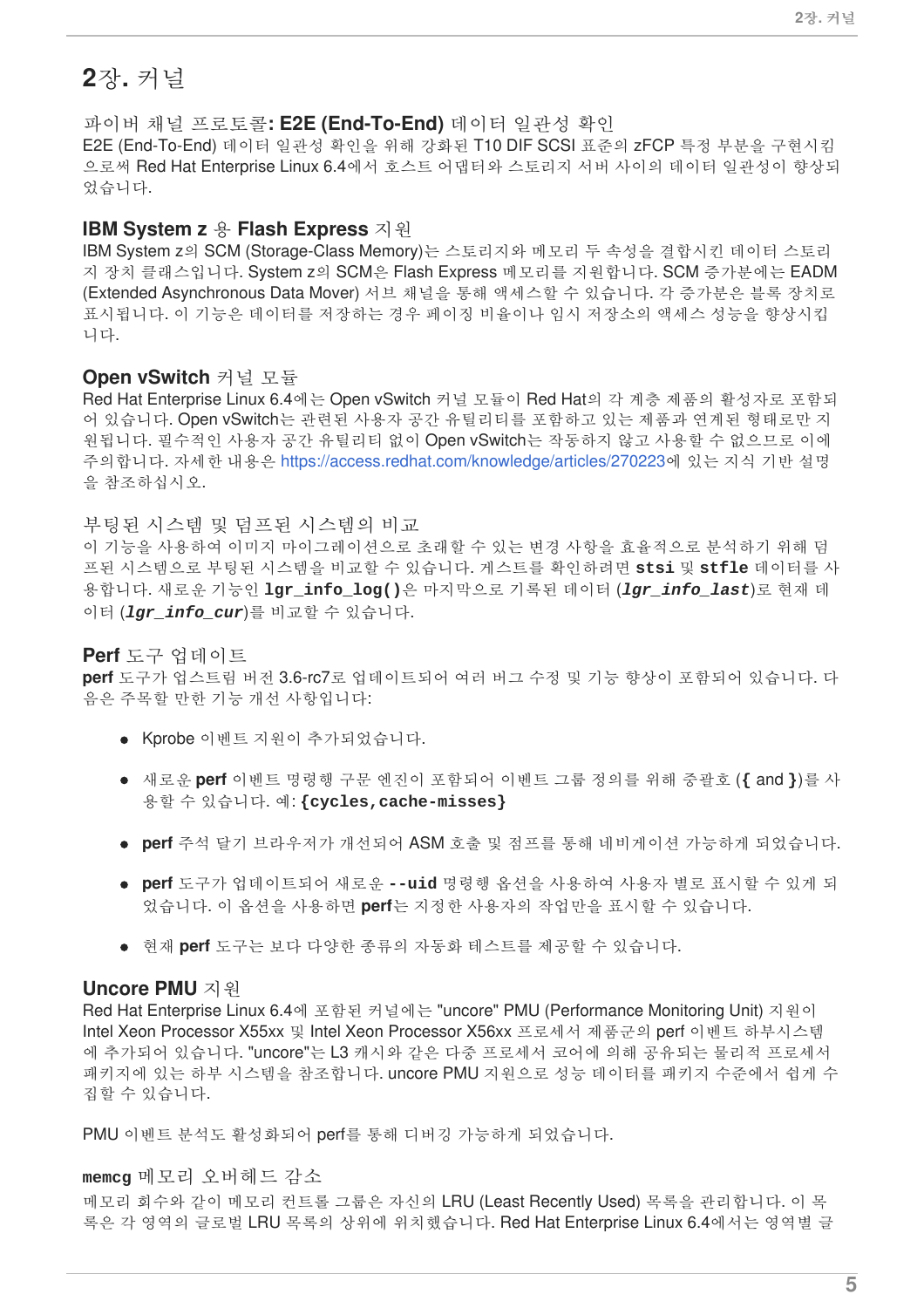로벌 LRU 목록을 비활성화하고 대신 메모리 당 cgroup 목록에서 작동하도록 사용자를 변환하여 **memcg**의 메모리 오버헤드를 감소시켰습니다.

#### <span id="page-9-0"></span>메모리 회수 및 압축

Red Hat Enterprise Linux 6.4에 포함된 커널은 상위 할당 요청이나 메모리 부하가 걸려 있는 경우 회수 및 압축을 사용합니다.

#### <span id="page-9-1"></span>**Transactional Execution Facility** 및 **Runtime Instrumentation Facility** 지원

Linux 커널에서 Transactional-Execution Facility (IBM zEnterprise EC12에서 사용 가능) 지원으로 성능에 영향을 미칠 수 있는 소프트웨어 잠금 오버헤드를 제거하고 확장성 및 병렬 처리 능력을 향상시켜 보다 높 은 트랜잭션 처리량을 제공합니다. Runtime Instrumentation Facility (IBM zEnterprise EC12에서 사용 가 능)의 지원으로 프로그램 코드의 프로파일링에 고급 메커니즘을 적용하고 분석 기능을 개선하여 새로운 IBM JVM에서 생성되는 코드의 최적화를 도모합니다.

#### <span id="page-9-2"></span>**Fail-open** 모드

Red Hat Enterprise Linux 6.4에는 netfilter의 NFQUEUE 대상을 사용할 때 새로운 fail-open 모드의 지원이 추가되어 있습니다. 이 모드를 사용하여 사용자는 임시적으로 패킷 검사를 비활성화하거나 과도한 네트워 크 트래픽에서 연결을 유지할 수 있습니다.

#### <span id="page-9-3"></span>**IBM System z** 용 **kdump** 및 **kexec** 커널 덤프 메커니즘의 완전 지원

Red Hat Enterprise Linux 6.4에서 kdump/kexec 커널 덤핑 메카니즘은 완전 지원 기능으로 IBM System z 시스템에 대해 활성화되어 있으며, IBM System z 독립형 이외에 하이퍼바이저 덤핑 메카니즘도 활성화되 어 있습니다. 자동 보존 한계값은 4 GB로 설정되어 있으므로 4 GB 이상의 메모리를 갖는 IBM System z 시스템은 kdump/kexec 메카니즘이 활성화됩니다.

kdump는 약 128 MB를 기본값으로 필요로하기 때문에 충분한 메모리가 사용 가능하도록 확보해 두어야 합니다. 이는 Red Hat Enterprise Linux 6.4로 업그레이드할 때 특히 중요합니다. 시스템 충돌의 경우 덤프 를 저장하기 위해 충분한 디스크 공간이 필요합니다.

**/etc/kdump.conf**, **system-config-kdump**, 또는 **firstboot**를 통해 kdump를 설정 또는 해제할 수 있습 니다.

#### <span id="page-9-4"></span>**KVM**의 **TSC** 데드라인 지원

TSC 데드라인 타이머는 로컬 APIC (LAPIC) 타이머의 새로운 모드로 현재 APIC 클럭 카운트 간격 대신 TSC 데드 라인에 기반하여 원샷 타이머 인터럽를 생성합니다. 이는 보다 정확한 타이머 인터럽트 (1 틱 이 내)를 제공하여 OS 스케줄러에 도움이 됩니다. 현재 KVM은 이러한 기능을 게스트에 사용할 수 있습니다.

#### <span id="page-9-5"></span>영구적 장치 이름 지정

이는 장치 이름 (**sda**, **sdb** 등)과 영구적 장치 이름 (**/dev/disk/by-\*/**에 있는 **udev**에 의해 제공됨)의 매핑을 커널 메세지에 저장하는 기능입니다. 이를 사용하여 사용자는 커널 메세지에서 장치를 식별할 수 있습니다. **dmesg** 명령으로 표시되는 커널 **/dev/kmsg** 로그는 커널 장치에 대해 **udev**가 생성한 심볼릭 링크의 메세지를 표시합니다. 이러한 메세지는 다음과 같은 형식으로 나타납니다:

udev-alias: *<device\_name>* (*<symbolic\_link> <symbolic link>* …)

로그 분석기는 이러한 메세지에 나타나며 **syslog**를 통해 **/var/log/messages**에 저장됩니다.

#### <span id="page-9-6"></span>새 **linuxptp** 패키지

기술 프리뷰로 Red Hat Enterprise Linux 6.4에 포함된 linuxptp 패키지는 Linux 용 IEEE 표준 1588에 따라 PTP (Precision Time Protocol)의 구현입니다. 이러한 듀얼 디자인은 강력한 표준 구현을 제공하고 Linux 커널에 의해 제공되는 가장 적합하고 현대적인 API (Application Programming Interfaces)를 사용하는 것 을 목표로 합니다. 레거시 API 및 다른 플랫폼을 지원하는 것을 목표로하고 있지 않습니다.

#### <span id="page-9-7"></span>**Transparent Hugepages** 문서

transparent hugepages에 관한 문서가 다음 파일에 추가되었습니다: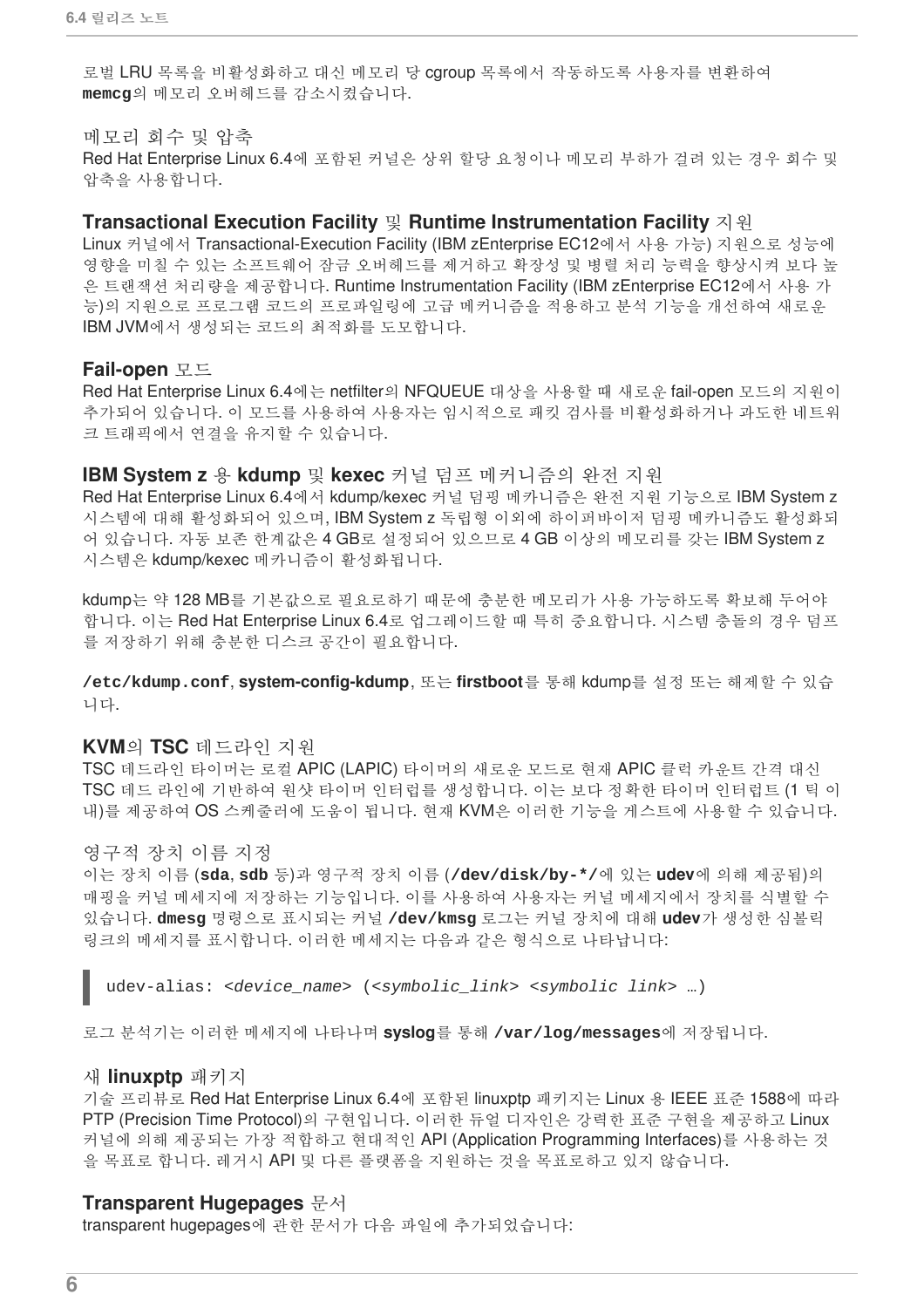/usr/share/doc/kernel-doc-*<version>*/Documentation/vm/transhuge.txt

ı

<span id="page-10-0"></span>덤프 대상의 지원 상태 Red Hat Enterprise Linux 6.4에는 **/usr/share/doc/kexec-tools-2.0.0/kexec-kdumphowto.txt** 파일에서 지원되는 덤프 대상, 지원되지 않는 덤프 대상, 알 수 없는 덤프 대상의 종합적 목록 을 "덤프 대상 지원 상태" 부분에서 제공합니다.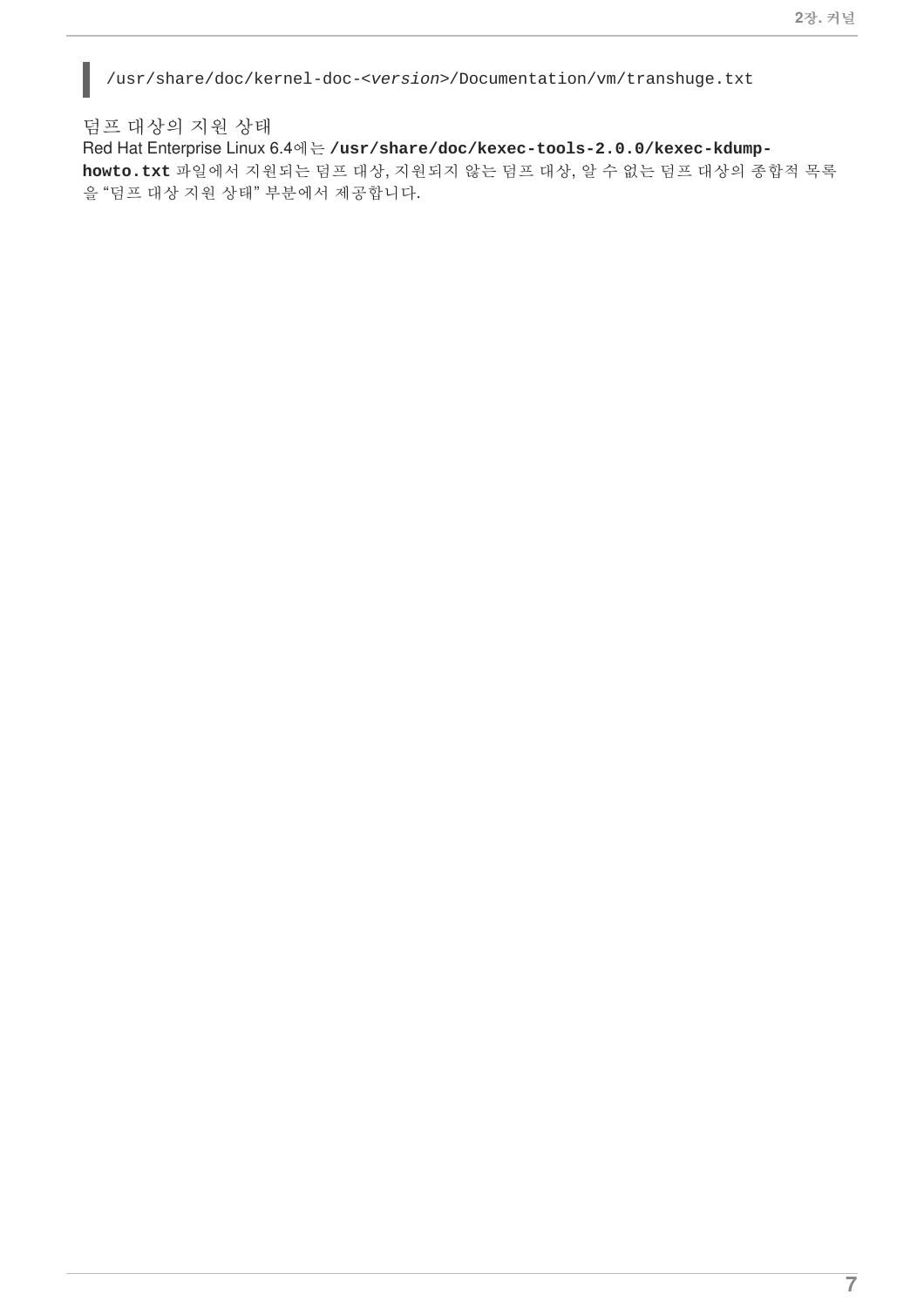### <span id="page-11-0"></span>**3**장**.** 장치 드라이버

<span id="page-11-1"></span>스토리지 드라이버

- Direct Access Storage Devices (**DASD**) 장치 드라이버가 업데이트되어 하드웨어나 마이크로 코 드로 찾을 수 없는 경로 설정 오류를 검색할 수 있습니다. 검색을 성공하면 장치 드라이버는 이러 한 경로를 사용하지 않습니다. 예를 들어 이 기능을 사용하여 DASD 장치 드라이버는 특정 하부 채널에 할당된 경로를 찾을 수 있지만 다른 스토리지 서버에 도달하는 경로를 찾게 됩니다.
- **zfcp** 장치 드라이버가 업데이트되어 System z FCP (Fibre Channel Protocol) 어댑터 카드의 확 장 모드를 지원하도록 데이터 구조와 오류 처리 기능이 추가되었습니다. 이 모드에서 어댑터 카드 에 있는 메모리가 대량의 속도가 느린 입출력 요청에 의해 차단된 경우 어댑터가 데이터를 메모리 에서 SAN (데이터 라우팅)에 직접 전달할 수 있습니다.
- **mtip32xx** 드라이버가 업데이트되어 최신 PCIe SSD 드라이브에 대한 지원이 추가되었습니다.
- Emulex Fibre Channel Host Bus Adapters 용 **lpfc** 드라이버는 8.3.5.82.1p 버전으로 업데이트되 었습니다.
- QLogic Fibre Channel HBA 용 **qla2xxx** 드라이버가 8.04.00.04.06.4-k 버전으로 업데이트되었습 니다. 이로 인해 QLogic의 83XX CNA (Converged Network Adapter) 지원, QLogic 어댑터 용 16 GBps FC 지원, HP ProLiant 서버 용 새로운 Form Factor CNA에 대한 지원이 추가되었습니다.
- **qla4xxxx** 드라이버가 v5.03.00.00.06.04-k0 버전으로 업데이트되어 *change\_queue\_depth* API 지원 추가, 여러 버그 수정, 다양한 기능 개선이 포함되었습니다.
- QLogic 4Gbps 파이버 채널 HBA 용 **ql2400-firmware** 펌웨어가 5.08.00 버전으로 업데이트되 었습니다.
- QLogic 4Gbps 파이버 채널 HBA 용 **ql2500-firmware** 펌웨어는 5.08.00 버전으로 업데이트되 었습니다.
- IBM Power Linux RAID SCSI HBA의 **ipr** 드라이버는 2.5.4 버전으로 업데이트되어 Power7 6Gb SAS 어댑터에 대한 지원이 추가되고 이러한 어댑터에서 SAS VRAID 기능을 사용할 수 있습니다.
- **hpsa** 드라이버가 2.0.2-4-RH1 버전으로 업데이트되어 컨트롤러의 HP Smart Array Generation 8 제품군 용으로 PCI-ID가 추가되어 있습니다.
- Broadcom NetXtreme II iSCSI 용 **bnx2i** 드라이버가 일반 하드웨어 지원이 가능한 2.7.22 버전으 로 업데이트되었습니다.

Broadcom 장치에서 iSCSI 및 FCoE 부팅 지원이 Red Hat Enterprise Linux 6.4에서는 완전하게 지원됩니다. 이러한 두 가지 기능은 bnx2i 및 bnx2fc Broadcom 드라이버에서 제공합니다.

Broadcom Netxtreme II 57712 칩 용 **bnx2fc** 드라이버는 1.0.12 버전으로 업데이트되었습니다.

Broadcom 장치에서 iSCSI 및 FCoE 부팅 지원이 Red Hat Enterprise Linux 6.4에서는 완전하게 지원됩니다. 이러한 두 가지 기능은 bnx2i 및 bnx2fc Broadcom 드라이버에서 제공합니다.

- **mpt2sas** 드라이버가 13.101.00.00 버전으로 업데이트되어 Linux BSG 드라이버 용 멀티 세그먼 트 모드 지원이 추가되어 있습니다.
- Brocade **bfa** 파이버 채널 및 FCoE 드라이버가 3.0.23.0 버전으로 업데이트되어 Brocade 1860 16Gbps 파이버 채널 어댑터 지원, Dell PowerEdge 12th Generation 서버에서 새 하드웨어 지원, **issue\_lip** 지원이 포함되어 있습니다. **bfa** 펌웨어는 3.0.3.1 버전으로 업데이트되었습니다.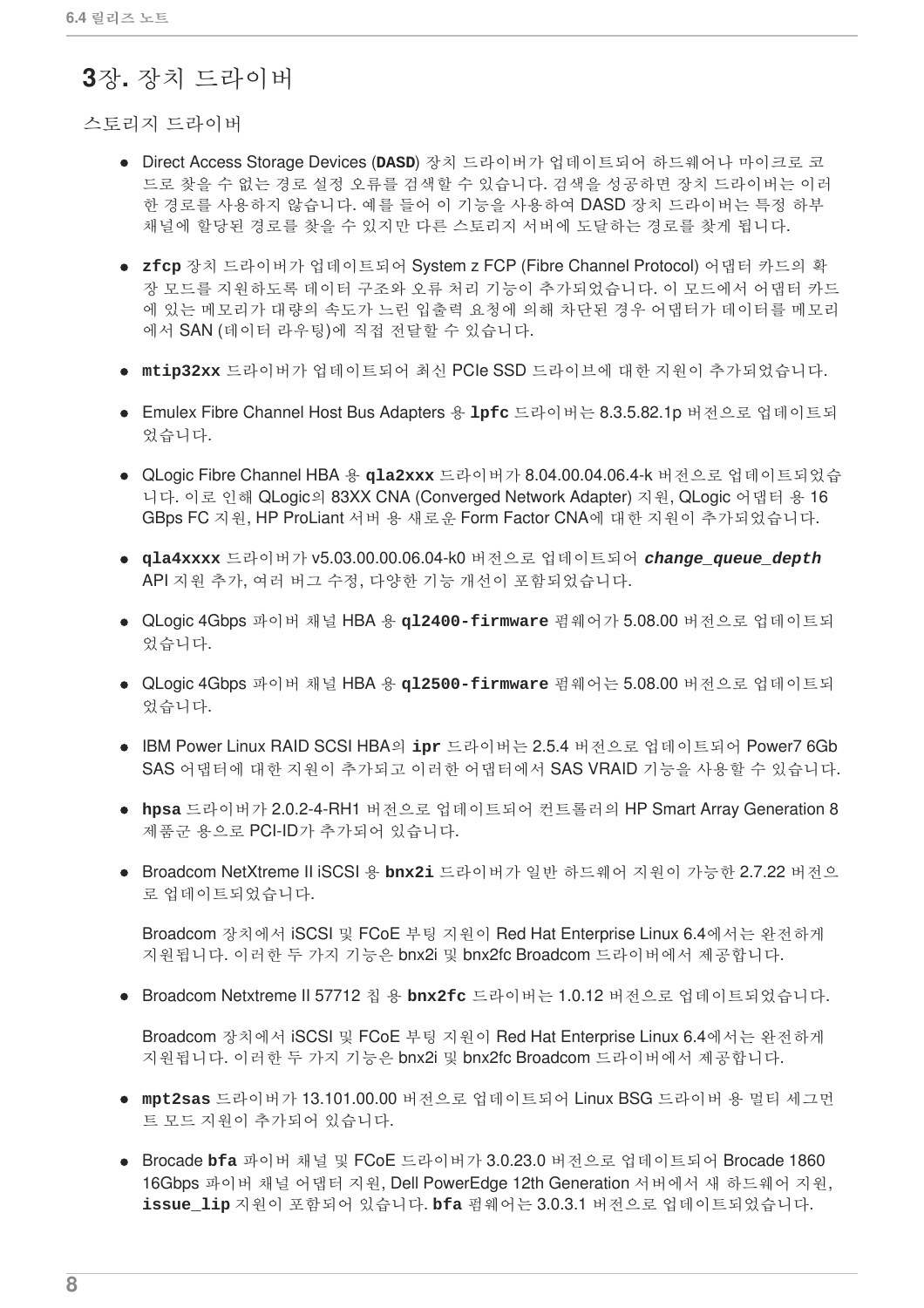- ServerEngines BladeEngine 2 Open iSCSI 장치 용 **be2iscsi** 드라이버가 4.4.58.0r 버전으로 업 데이트되어 iSCSI 네트워크 연결 VLAN 지원이 추가되었습니다.
- TrueScale HCA 용 **qib** 어댑터가 최신 버전으로 업데이트되어 다음과 같은 사항이 개선되었습니 다:
	- o NUMA 인식 강화
	- PSM (Performance Scale Messaging) 패브릭 용 CCA (Congestion Control Agent)
	- PSM 패브릭 용 듀얼 레일
	- 성능 개선 및 버그 수정
- 다음과 같은 드라이버가 업데이트되어 최신 업스트림 기능 및 버그 수정이 포함되었습니다: **ahci**, **md**/**bitmap**, **raid0**, **raid1**, **raid10**, **raid456**.

<span id="page-12-0"></span>네트워크 드라이버

- NetXen 멀티 포트 (1/10) 기가바이트 네트워크 용 **netxen\_nic** 드라이버가 4.0.80 버전으로 업 데이트되어 miniDIMM 지원이 추가되었습니다. **netxen\_nic** 펌웨어가 4.0.588 버전으로 업데이 트되었습니다.
- **bnx2x** 드라이버가 1.72.51-0 버전으로 업데이트되어 Broadcom 57800/57810/57811/57840 칩에 대한 지원, 일반 버그 수정 및 Broadcom 57710/57711/57712 칩에 대해 업데이트된 펌웨어가 포 함되어 있습니다. 이러한 업데이트에는 다음과 같은 개선된 기능이 포함됩니다:
	- Broadcom 57712/578xx 칩에서 데이터 센터 브리지 또는 이더넷을 통한 파이버 채널 (DCB/FCOE) 및 iSCSI 오프로드 지원이 포함됩니다. Broadcom 57840 칩은 4x10G 설정에만 지원되므로 iSCSI 오프로드 및 FCoE를 지원하지 않습니다. 향후 릴리즈에서는 추가 설정 및 iSCSI 오프로드 및 FCoE를 지원할 예정입니다.
	- 에너지 절약형 이더넷 (EEE)을 포함 물리 계층을 추가 지원합니다.
	- iSCSI 오프로드 기능 강화
	- OEM 고유의 기능
- ServerEngines BladeEngine2 10Gbps 네트워크 장치 용 **be2net** 드라이버가 4.4.31.0r 버전으로 업데이트되어 RoCE (RDMA over Converged Ethernet) 지원이 추가되었습니다.

또한 Emulex **be2net** 드라이버의 SR-IOV 기능도 Red Hat Enterprise Linux 6.4에서 완전하게 지 원됩니다. SR-IOV는 모든 Emulex 제품 및 BE3 기반 하드웨어의 OEM 계열에서 실행되며 이 모 두는 **be2net** 드라이버 소프트웨어를 필요로 합니다.

- **ixgbevf** 드라이버가 2.6.0-k 버전으로 업데이트되어 최신하드웨어 지원, 기능 개선 및 버그 수정 이 포함되어 있습니다.
- Chelsio Terminator4 10G Unified Wire Network Controllers의 **cxgb4** 드라이버가 업데이트되어 Chelsio의 T480-CR 및 T440-LP-CR 어댑터에 대한 지원이 추가되었습니다.
- 네트워크 장치의 Chelsio T3 제품군 용 **cxgb3** 드라이버가 1.1.5-ko 버전으로 업데이트되었습니 다.
- Intel 10 Gigabit PCI Express 네트워크 장치 용 **ixgbe** 드라이버가 3.9.15-k 버전으로 업데이트되 어 DCB (Data Center Bridging) 또는 RSS (Receive-Side Scaling)를 갖춘 SR-IOV의 지원, 기술 프리뷰로 PTP 지원, 최신 하드웨어 지원, 기능 개선, 버그 수정 등이 추가되었습니다.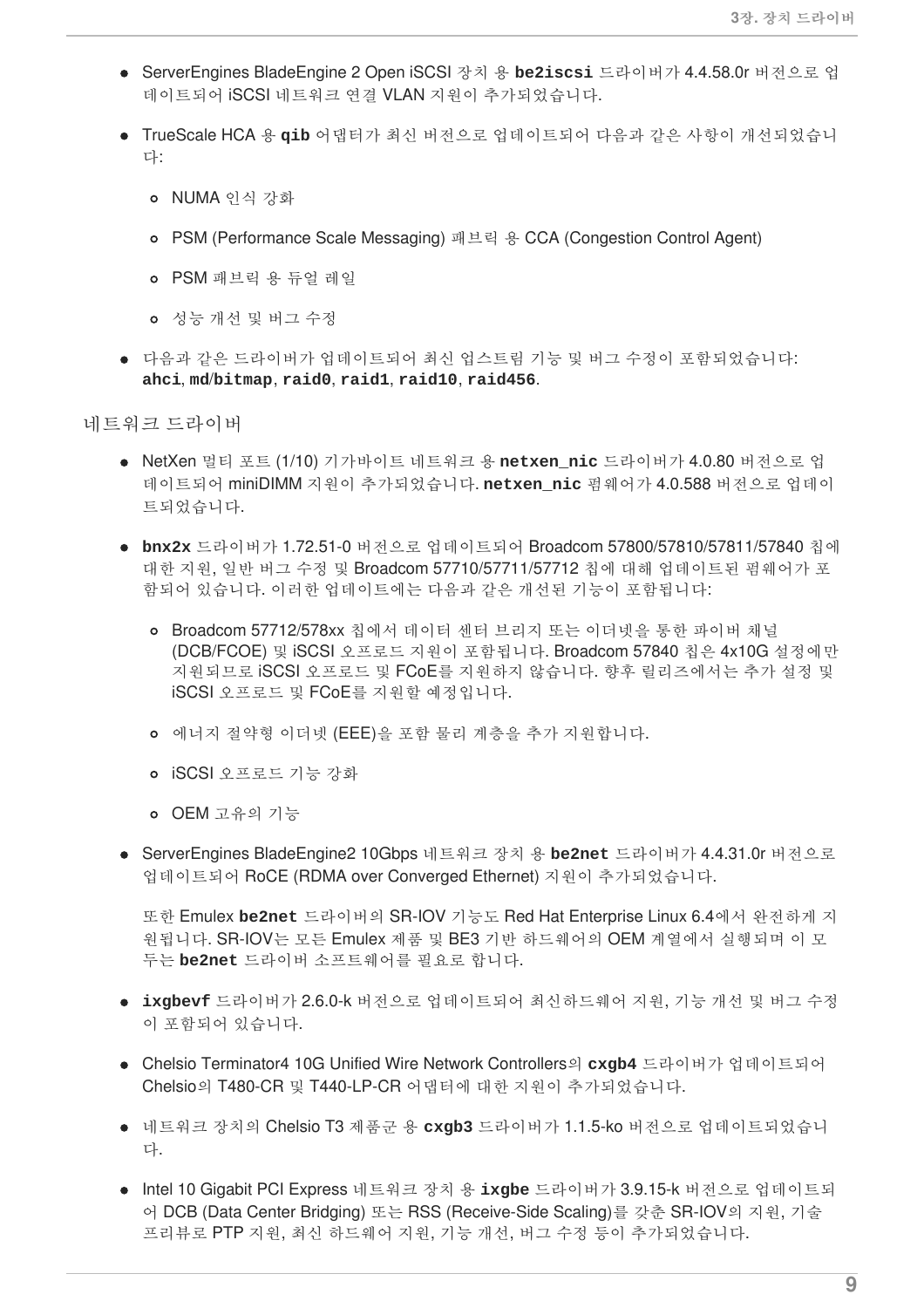- **iw\_cxgb3** 드라이버가 업데이트되었습니다.
- **iw\_cxgb4** 드라이버가 업데이트되었습니다.
- Intel PRO/1000 네트워크 장치 용 **e1000e** 드라이버가 업데이트되어 최신 하드웨어 지원, 기능이 추가되고 여러 버그가 수정되었습니다.
- Cisco 10G 이더넷 장치 용 **enic** 드라이버는 2.1.1.39 버전으로 업데이트되었습니다.
- **igbvf** 드라이버 (Intel Gigabit Virtual Function 네트워크 드라이버)가 최신 업스트림 버전으로 업 데이트되었습니다.
- Intel 기가바이트 이더넷 어댑터 용 igb 드라이버가 4.0.1 버전으로 업데이트되어 최신 하드웨어 지원이 추가되었습니다. 또한 PTP 지원이 기술 프리뷰로 **igb** 드라이버에 추가되었습니다.
- Broadcom Tigon3 Ethernet 장치 용 **tg3** 드라이버가 3.124 버전으로 업데이트되어 새로운 하드 웨어 지원이 추가되었습니다. 또한 PTP 지원이 기술 프리뷰로 **tg3** 드라이버에 추가되었습니다.
- HP NC-Series QLogic 10 기가바이트 서버 어댑터 용 **qlcnic** 드라이버가 5.0.29 버전으로 업데 이트되었습니다.
- Brocade 10Gb PCIe 이더넷 컨트롤러 용 Brocade **bna** 드라이버가 3.0.23.0 버전으로 업데이트되 어 Dell PowerEdge 12th Generation 서버 용 새 하드웨어 지원이 추가되고 비 Brocade Twinax Copper 케이블을 사용할 수 있게 되었습니다. **bna** 펌웨어는 3.0.3.1 버전으로 업데이트되었습니 다.
- Broadcom NetXtreme II **cnic** 드라이버는 2.5.13 버전으로 업데이트되어 새로운 기능, 버그 수정, 새 OEM 플랫폼 지원 등이 포함되었습니다.

<span id="page-13-0"></span>기타 드라이버

- Intel 프로세서의 **intel\_idle** cpuidle 드라이버가 업데이트되어 Intel의 Xeon E5-XXX V2 프로 세서 시리즈에 대한 지원이 추가되었습니다.
- **wacom** 드라이버가 업데이트되어 CTL-460 Wacom Bamboo Pen, Wacom Intuos5 Tablet, Wacom Cintiq 22HD Pen Display에 대한 지원이 추가되었습니다.
- ALSA HDA 오디오 드라이버가 업데이트되어 새로운 하드웨어에 대한 지원이 개선되고 여러 버그 수정이 이루어졌습니다.
- **mlx4\_en** 드라이버가 최신 업스트림 버전으로 업데이트되었습니다.
- **mlx4\_ib** 드라이버가 최신 업스트림 버전으로 업데이트되었습니다.
- **mlx4\_core** 드라이버가 최신 업스트림 버전으로 업데이트되었습니다.
- **z90crypt** 장치 드라이버가 업데이트되어 새로운 CEX4 (Crypto Express 4) 어댑터 카드를 지원 합니다.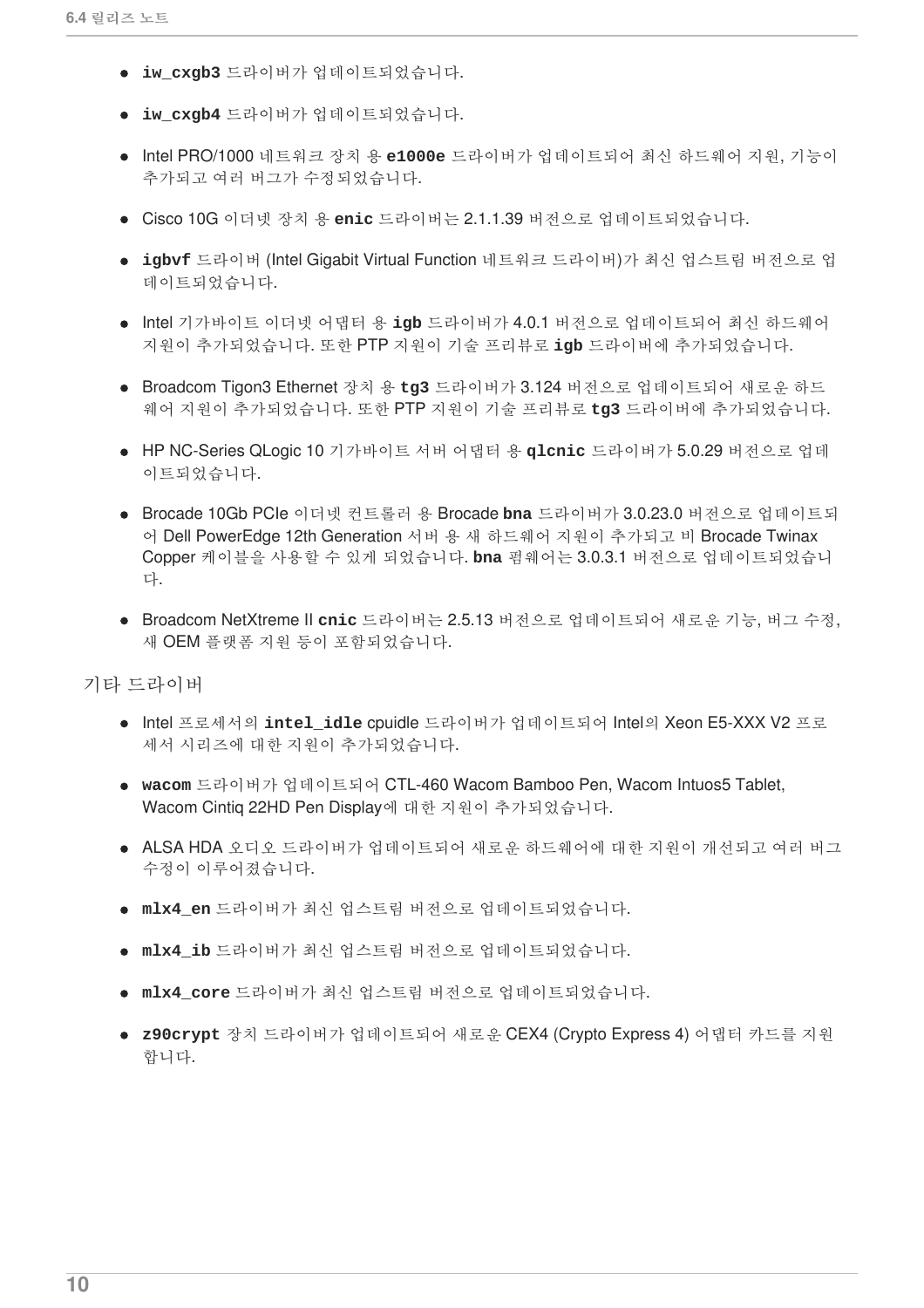# <span id="page-14-0"></span>**4**장**.** 네트워킹

### <span id="page-14-1"></span>**HAProxy**

HAProxy는 HTTP 요청 내용에 기반하여 다양한 스케줄링 유형을 실행할 수 있는 TCP 및 HTTP 기반 애플 리케이션 용 독립형, 레이어 7, 고성능 네트워크 로드 밸런서입니다. Red Hat Enterprise Linux 6.4에서는 기술 프리뷰로 haproxy 패키지를 소개하고 있습니다. .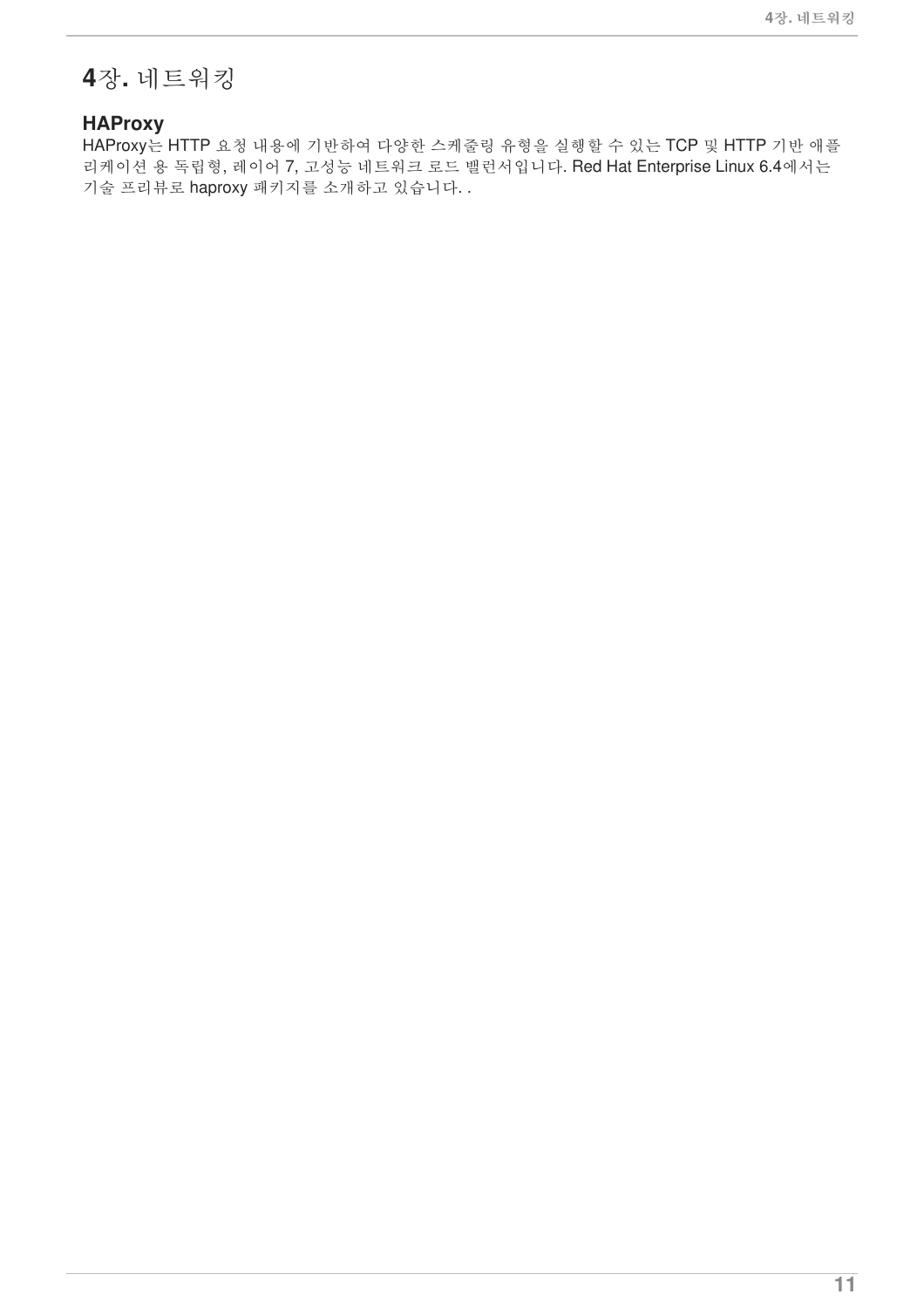### <span id="page-15-0"></span>**5**장**.** 인증 및 상호 운용성

#### <span id="page-15-1"></span>**SSSD** 완전 지원 기능

Red Hat Enterprise Linux 6.3에서 소개된 일부 기능은 현재 Red Hat Enterprise Linux 6.4에서 완전 지원 됩니다. 특히 다음과 같은 기능을 완전 지원합니다:

- $\bullet$  SSH 키의 중앙 관리 지워
- SELinux 사용자 매핑
- 자동 마운트 맵 캐싱 지워

#### <span id="page-15-2"></span>새로운 **SSSD** 캐시 스토리지 유형

Kerberos 버전 1.10에서 새로운 캐시 스토리지 유형 **DIR:**가 추가되어 Kerberos가 여러 KDC (Key Distribution Centers)의 TGT (Ticket Granting Tickets)를 동시에 관리하고 Kerberos 인식 리소스와 협상할 때 이들 간 자동 선택할 수 있게 합니다. Red Hat Enterprise Linux 6.4에서 SSSD는 SSSD를 통해 로그인 하는 사용자의 **DIR:** 캐시를 선택할 수 있도록 기능이 강화되었습니다. 이러한 기능은 기술 프리뷰로 소개 되고 있습니다.

#### <span id="page-15-3"></span>**AD** 기반 신뢰할 수 있는 도메인을 **external** 그룹에 추가

Red Hat Enterprise Linux 6.4에서 **ipa group-add-member** 명령을 사용하여 ID 관리에서 **external**로 표시된 그룹에 Active Directory 기반 신뢰할 수 있는 도메인의 멤버를 추가할 수 있습니다. 이러한 멤버는 **AD\UserName**, **AD\GroupName**, **User@AD.Domain**와 같이 도메인 구문이나 또는 UPN 기반 구문을 사 용하여 이름이 지정됩니다. 이 형식으로 지정하면 보안 인증 (SID) 값을 얻기 위해 멤버는 Active Directory 기반 신뢰할 수 있는 도메인의 글로벌 카탈로그에 대해 수행됩니다.

다른 방법으로 SID 값을 직접 입력할 수 있습니다. 이러한 경우 **ipa group-add-member** 명령은 SID 값 의 도메인 부분이 신뢰할 수 있는 Active Directory 도메인 중 하나임을 확인하게 됩니다. 도메인 내의 SID 의 유효성에 대한 검증은 이루어지지 않게 됩니다.

외부 멤버를 지정할 때 SID 값을 직접 제공하지 않고 사용자 또는 그룹 이름 구문을 사용할 것을 권장합니 다.

#### <span id="page-15-4"></span>**ID** 관리 하부시스템 인증서 자동 업데이트

새로운 인증 기관의 기본 유효 기간은 10년입니다. 인증 기관 (CA)에서는 하부 시스템 (OCSP, 감사 로그, 기타)의 인증서를 발급합니다. 하부 시스템의 인증서는 일반적으로 2년간 유효합니다. 인증서가 만료하면 CA가 제대로 시작되지 않거나 제대로 작동하지 않게 됩니다. 따라서 Red Hat Enterprise Linux 6.4에서는 ID 관리 서버에 자동으로 하부 시스템 인증서를 갱신하는 기능을 제공합니다. 하부 시스템 인증서는 **certmonger**에 의해 추적되어 인증서 유효 기간이 만료되기 전 자동으로 인증서 업데이트를 시도합니다.

<span id="page-15-5"></span>**ID** 관리에 등록된 클라이언트에서 **OpenLDAP** 클라이언트 도구 자동 설정 Red Hat Enterprise Linux 6.4에서 OpenLDAP는 ID 관리 클라이언트 설치 중 기본 LDAP URI, Base DN, TLS 인증서로 자동으로 설정됩니다. 이는 ID 관리 디렉토리 서버를 확인하기 위해 LDAP 검색을 실행할 때 사용자의 사용 성능을 향상시킵니다.

#### <span id="page-15-6"></span>**python-nss**의 **PKCS#12** 지원

NSS (Network Security Services) 및 NSPR (Netscape Portable Runtime)의 Python 바인딩을 제공하는 python-nss 패키지가 업데이트되어 PKCS #12 지원이 추가되었습니다.

#### <span id="page-15-7"></span>**DNS**의 전체 영구적 검색

Red Hat Enterprise Linux 6.4의 LDAP에는 영역 및 리소스 기록 모두에 대한 영구적 검색 지원이 포함되 어 있습니다. 영구적 검색을 사용하면 LDAP 데이터베이스에서의 모든 변경 사항에 대해 **bind-dyndbldap** 플러그인에 즉시 알릴 수 있습니다. 또한 반복 폴링에 필요한 네트워크 대역폭의 사용량을 감소시킬 수 있습니다.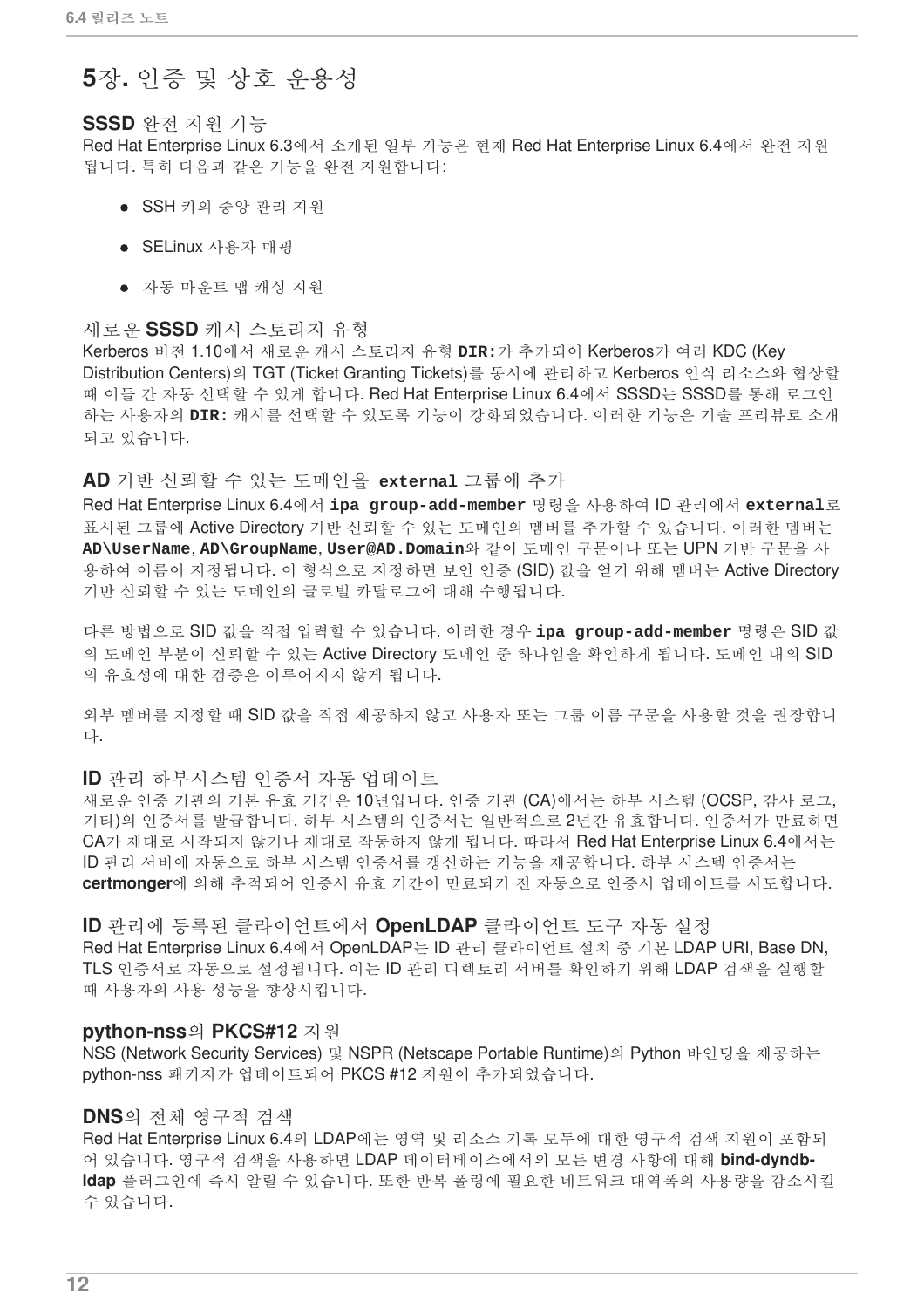#### <span id="page-16-0"></span>새로운 **CLEANALLRUV** 동작

데이터베이스 RUV (Replica Update Vector)의 폐기 요소는 **CLEANRUV** 동작으로 삭제할 수 있습니다. 이 동작은 단일 공급 업체 또는 마스터에 있는 폐기 요소를 제거합니다. Red Hat Enterprise Linux 6.4에는 모 든 복제본에서 폐기 RUV 데이터를 제거할 수 있는 새로운 **CLEANALLRUV** 동작이 추가되어 단일 공급업체 또는 마스터에서만 실행해야 합니다.

#### <span id="page-16-1"></span>**samba4** 라이브러리 업데이트

**samba4** 라이브러리 (samba4-libs 패키지에 의해 제공)가 최신 업스트림 버전으로 업그레이드되어 AD (Active Directory) 도메인과의 상호 운용성이 향상되었습니다. 현재 SSSD는 **libndr-krb5pac** 라이브러 리를 사용하여 AD KDC (Key Distribution Center)에서 발행하는 PAC (Privilege Attribute Certificate)를 분 석합니다. 또한 LSA (Local Security Authority) 및 Net Logon 서비스에 여러 기능이 개선되어 Windows 시 스템에서 신뢰성을 검증할 수 있습니다. samba4 패키지에 종속된 Cross Realm Kerberos Trust 기능에 대 한 보다 자세한 내용은 "ID 관리에서 Cross Realm [Kerberos](#page-17-0) Trust 기능 "에서 참조하십시오.



주의

Red Hat Enterprise Linux 6.3에서 Red Hat Enterprise Linux 6.4로 업그레이드하고 Samba를 사용하고 있을 경우 업그레이드 도중 충돌하지 않도록 samba4 패키지를 제거해야 합니다.

Cross Realm Kerberos Trust 기능은 기술 프리뷰로 간주되므로 **samba4**의 일부 구성 요소도 기술 프리뷰 로 간주됩니다. 기술 프리뷰로 간주되고 있는 Samba 패키지에 대한 보다 자세한 내용은 표 5.1. "Samba4 패키지 지원 "에서 [참조하십시오](#page-16-2).

| 패키지 이름         | 6.4에서 새로운 패키지입<br>니까? | 지원 상태                         |
|----------------|-----------------------|-------------------------------|
| samba4-libs    | 아니요                   | 기술 프리뷰, OpenChange에 필요한 기능 제외 |
| samba4-pidl    | 아니요                   | 기술 프리뷰, OpenChange에 필요한 기능 제외 |
| samba4         | 아니요                   | 기술 프리뷰                        |
| samba4-client  | 예                     | 기술 프리뷰                        |
| samba4-common  | 예                     | 기술 프리뷰                        |
| samba4-python  | 예                     | 기술 프리뷰                        |
| samba4-winbind | 예                     | 기술 프리뷰                        |
| samba4-dc      | 예                     | 기술 프리뷰                        |
| samba4-dc-libs | 예                     | 기술 프리뷰                        |

#### <span id="page-16-2"></span>표 **5.1. Samba4** 패키지 지원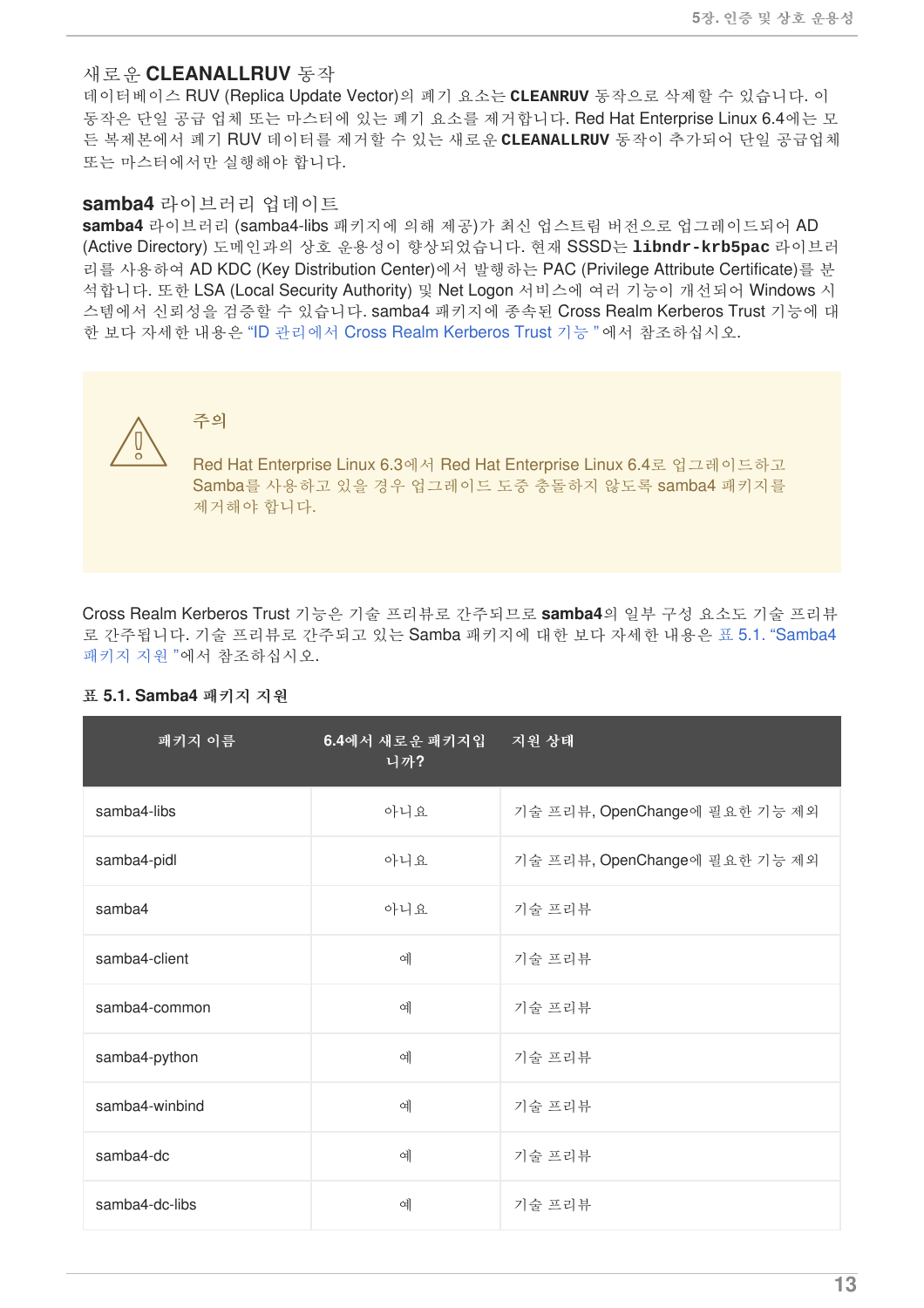| 패키지 이름                      | 6.4에서 새로운 패키지입<br>니까? | 지원 상태  |
|-----------------------------|-----------------------|--------|
| samba4-swat                 | 예                     | 기술 프리뷰 |
| samba4-test                 | 예                     | 기술 프리뷰 |
| samba4-winbind-clients      | 예                     | 기술 프리뷰 |
| samba4-winbind-krb5-locator | 예                     | 기술 프리뷰 |

### <span id="page-17-0"></span>**ID** 관리에서 **Cross Realm Kerberos Trust** 기능

ID 관리에서 제공하는 Cross Realm Kerberos Trust 기능은 기술 프리뷰로 포함되어 있습니다. 이 기능을 사용하여 ID 관리 도메인 및 Active Directory 도메인 간의 신뢰 관계를 생성할 수 있습니다. 즉 AD 도메인 에서 사용자는 AD 인증 정보를 사용하여 ID 관리 도메인의 리소스 및 서비스에 액세스할 수 있습니다. ID 관리 및 AD 도메인 컨트롤러 간의 데이터 동기화가 필요하지 않습니다. AD 사용자는 AD 컨트롤러에 대해 인증되므로 동기화할 필요 없이 사용자에 대한 정보를 검색할 수 있습니다.

이 기능은 ipa-server-trust-ad 패키지 옵션에 의해 제공됩니다. 이 패키지는 **samba4**에서만 사용할 수 있 는 기능에 의존합니다. samba4-\* 패키지가 해당 samba-\* 패키지와 충돌하므로 ipa-server-trust-ad 패키지 설치 전 모든 samba-\* 패키지를 제거해야 합니다.

ipa-server-trust-ad 패키지를 설치할 때 **ipa-adtrust-install** 명령을 모든 ID 관리 서버 및 복제에서 실행하여 신뢰 관계를 처리할 수 있도록 ID 관리를 활성화합니다. 이를 완료하면 **ipa trust-add** 또는 WebUI를 사용하여 명령행에서 신뢰 관계를 구축할 수 있습니다. 보다 자세한 내용은 [https://access.redhat.com/knowledge/docs/Red\\_Hat\\_Enterprise\\_Linux/](https://access.redhat.com/knowledge/docs/Red_Hat_Enterprise_Linux/)에 있는 *ID* 관리 가이드의 *Cross-Realm Kerberos Trusts*를 통해 *Active Directory*와 통합 섹션에서 참조하십시오.

#### <span id="page-17-1"></span>**389** 디렉토리 서버 용 **Posix** 스키마 지원

Windows Active Directory (AD)는 사용자 및 그룹 항목에 POSIX 스키마 (RFC 2307 및 2307bis)를 지원합 니다. 많은 경우에 있어서 AD는 POSIX 속성을 포함하여 사용자 및 그룹 데이터의 인증 소스로 사용됩니 다. Red Hat Enterprise Linux 6.4, Directory Server Windows 동기화로 더이상 이러한 속성이 무시되지 않 습니다. 사용자는 Windows 동기화를 사용하여 AD와 389 Directory Server간의 POSIX 속성을 동기화할 수 있습니다.



#### 참고

Directory Server에 새 사용자 및 그룹 항목을 추가할 경우, POSIX 속성은 AD에 동기화되 지 않습니다. AD에 새 사용자 및 그룹 항목을 추가하면 Directory Server와 동기화가 이루 어지기 때문에 속성 변경 사항은 모두에 대해 동기화됩니다.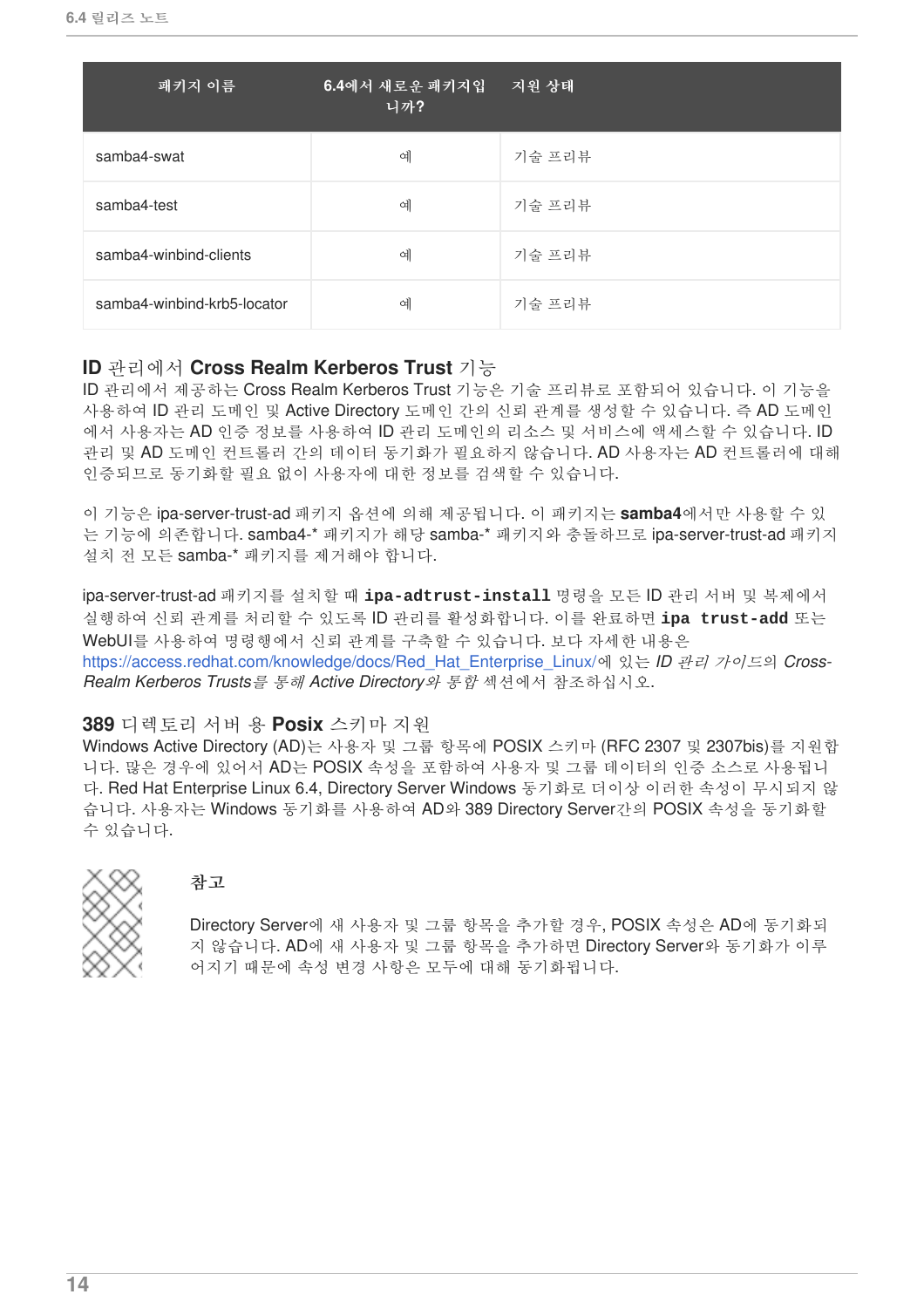### <span id="page-18-0"></span>**6**장**.** 보안

<span id="page-18-1"></span>**sudoer** 항목 검색 시 정식적으로 일치 처리하기

**sudo** 유틸리티는 sudoer 항목의 **/etc/nsswitch.conf** 파일을 참조하고 이를 파일에서나 LDAP를 사 용하여 검색할 수 있습니다. 이전에는 sudoer 항목 중 첫 번째 데이터베이스에 일치 항목이 검색될 경우 검색 동작은 다른 데이터베이스 (파일 포함)에서 계속 진행되었습니다. Red Hat Enterprise Linux 6.4에서 는 **/etc/nsswitch.conf** 파일에 옵션이 추가되어 사용자는 sudoer 일치 항목이 충분해도 데이터베이 스를 지정할 수 있습니다. 이는 다른 데이터 베이스를 쿼리할 필요가 없게되므로 대규모 환경에서 sudoer 항목 검색 성능이 향상됩니다. 이 동작은 기본값으로 활성화되지 않으므로 선택한 데이터베이스 이후에 *[SUCCESS=return]* 문자열을 추가하여 설정해야 합니다. 이 문자열 앞에 오는 데이터베이스에서 일치 항목을 발견하면 다른 데이터베이스는 쿼리되지 않습니다.

#### <span id="page-18-2"></span>**pam\_cracklib**의 추가 암호 확인

**pam\_cracklib** 모듈이 업데이트되어 여러 개의 새 암호 강도를 확인하는 것이 추가되었습니다:

- 특정 인증 정책은 "abcd" 또는 "98765"와 같은 일정한 길이 이상의 연속적인 순서를 포함하는 암 호는 허용하지 않습니다. 이번 업데이트에서는 새로운 **maxsequence** 옵션을 사용하여 이러한 연 속적인 순서의 최대 길이를 제한할 수 있습니다.
- **pam\_cracklib** 모듈은 새 암호가 **/etc/passwd** 파일에 있는 항목의 GECOS 필드에 있는 단어 를 포함하는지 여부를 확인할 수 있습니다. GECOS 필드는 사용자 이름, 전화 번호 등과 같이 사 용자에 대한 정보를 저장하는데 사용되므로 암호 해독을 위해 공격자에 의해 사용될 수 있습니다.
- **pam\_cracklib** 모듈을 사용하여 **maxrepeatclass** 옵션을 통해 암호에 동일한 종류 (소문자, 대문자, 숫자, 특수 문자)의 지속적으로 사용할 수 있는 문자의 최대 수를 지정할 수 있습니다.
- **pam\_cracklib** 모듈은 **enforce\_for\_root** 옵션을 지원합니다. 이 옵션은 복잡한 제한을 root 계정의 새 암호에 강제합니다.

#### <span id="page-18-3"></span>**tmpfs** 다중 인스턴스 **(Polyinstantiation)**의 크기 옵션

여러 tmpfs 마운트를 갖는 시스템에서 이러한 마운트에 의한 시스템 전체 메모리의 점거를 저지하기 위해 마운트 크기를 제한해야 합니다. PAM은 업데이트되어 tmpfs 다중 인스턴스를 사용하는 경우 **/etc/namespace.conf** 설정 파일에 있는 **mntopts=size=***<size>* 옵션을 사용하여 tmpfs 파일 시스 템 마운트의 최대 크기를 지정할 수 있습니다.

#### <span id="page-18-4"></span>사용되지 않는 계정 잠금

일정 기간 동안 사용되지 않는 계정을 잠금하는 경우 특정 인증 지원이 필요합니다. Red Hat Enterprise Linux 6.4에서는 **pam\_lastlog** 모듈에 추가 기능을 도입하여 설정 가능한 기간을 지난 후 사용자는 계정 을 잠금할 수 있습니다.

#### <span id="page-18-5"></span>**libica** 동작의 새로운 모드

IBM System z에서 ICA (IBM eServer Cryptographic Accelerator) 하드웨어를 액세스할 수 있는 기능 및 유틸리티 모음이 포함된 **libica** 라이브러리가 수정되었습니다. 이로 인해 CPACF (Central Processor Assist for Cryptographic Function)에서 Message Security Assist Extension 4 명령을 지원하는 새로운 알 고리즘을 사용할 수 있게 되었습니다. DES 및 3DES 블록 암호화의 경우 다음과 같은 동작 모드가 지원됩 니다:

- CBC-CS (Cipher Block Chaining with Ciphertext Stealing)
- CMAC (Cipher-based Message Authentication Code)

AES 블록 암호의 경우 다음과 같은 동작 모드가 지원됩니다:

• CBC-CS (Cipher Block Chaining with Ciphertext Stealing)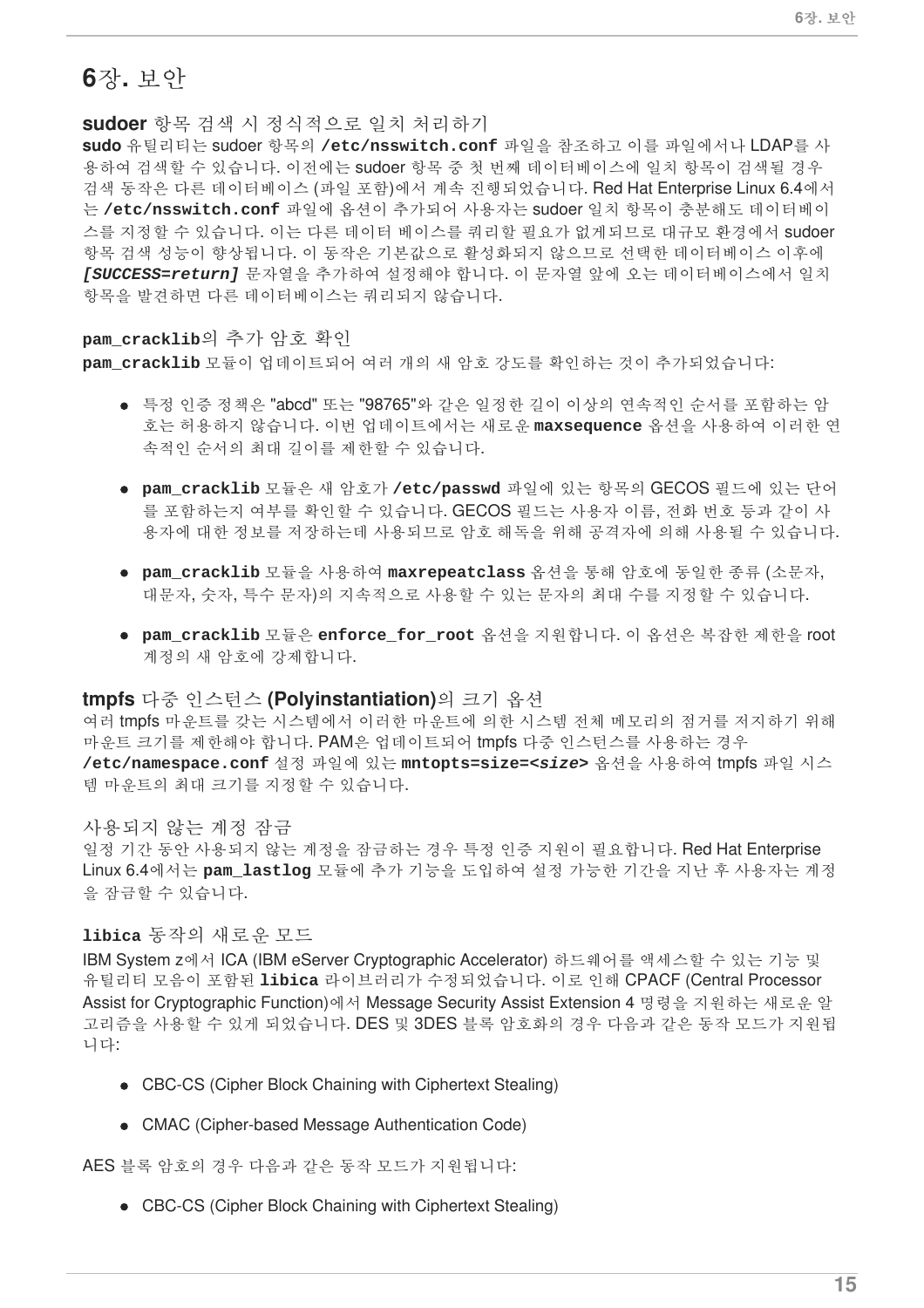- CCM (Cipher Block Chaining Message Authentication Code)을 이용한 카운터 모드
- GCM (Galois/Counter) 모드

이러한 복잡한 암호화 알고리즘의 가속으로 인해 IBM System z 시스템의 성능이 크게 향상되었습니다.

<span id="page-19-0"></span>**System z** 용 **zlib** 압축 라이브러리의 최적화 및 지원 다목적형 무손실 데이터 압축 라이브러리라는 zlib 라이브러리가 업데이트되어 IBM System z에서 압축 성능이 향상되었습니다.

<span id="page-19-1"></span>대체 방화벽 설정

**iptables** 및 **ip6tables** 서비스는 기본 설정을 적용할 수 없는 경우에 대체할 방화벽 설정을 할당할 수 있습니다. **/etc/sysconfig/iptables**에서 방화벽 규칙 적용을 실패할 경우 대체 파일이 있으면 이 파 일이 적용되는 것입니다. **/etc/sysconfig/iptables.fallback**이라는 대체 파일로 **iptablessave** 파일 형식을 사용합니다. (**/etc/sysconfig/iptables**와 동일) 대체 파일 적용에 실패할 경우, 더 이상 대체할 파일은 없게 됩니다. 대체 파일을 생성하려면 표준 방화벽 설정 도구를 사용하여 파일을 fallback이라는 이름으로 저장하거나 복사합니다. **ip6tables** 서비스의 경우에도 "iptables"를 "ip6tables"로 변경하고 동일한 절차를 사용합니다.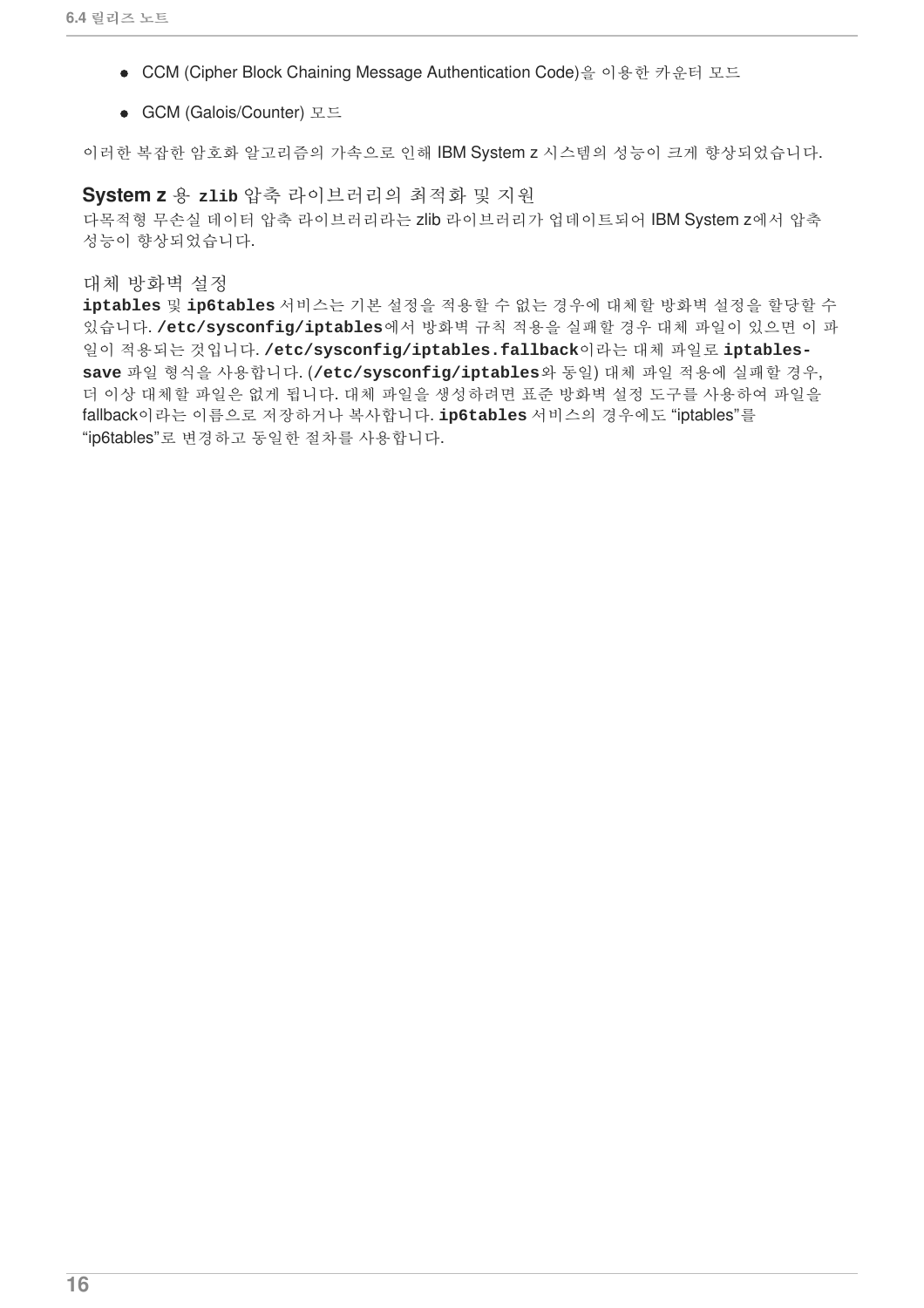### <span id="page-20-0"></span>**7**장**.** 인타이틀먼트

<span id="page-20-1"></span>문자열 업데이트

Red Hat Enterprise Linux 6.4에서 서브스크립션 관리자에 있는 몇 가지 이름이 변경되었습니다.

- 등록 *(subscribe)*이 첨부 *(attach)*로 변경되었습니다.
- 자동 등록 *(auto-subscribe)*이 자동 첨부 *(auto-attach)*로 변경되었습니다.
- 등록 취소 *(unsubscribe)*가 삭제 *(remove)*로 변경되었습니다.
- 컨슈머 *(consumer)*가 시스템 *(system)* 또는 단위 *(unit)*로 변경되었습니다.

<span id="page-20-2"></span>프록시 연결 테스트

프록시 설정 대화 상자에서 사용자는 값을 입력한 후 프록시 연결 테스트를 실시할 수 있습니다.

<span id="page-20-3"></span>여러 인타이틀먼트 등록 또는 등록 취소 서브스크립션 관리자는 일련 번호를 사용하여 한번에 여러 인타이틀먼트를 등록 (첨부) 또는 등록 해제 (삭제)할 수 있게 되었습니다.

<span id="page-20-4"></span>**GUI**에서 활성키 지원

서브스크립션 관리자 그래픽 사용자 인터페이스는 활성키*(activation key)*를 사용하여 시스템을 등록할 수 있습니다. 활성키로 사용자는 시스템 등록 전 시스템의 서브스크립션을 미리 설정할 수 있습니다.

<span id="page-20-5"></span>외부 서버 등록

시스템 등록 도중 원격 서버 선택에 대한 지원은 서브스크립션 관리자 (Subscription Manager)에서 지원 됩니다. 서브스크립션 관리자 사용자 인터페이스는 등록 프로세스 도중 포트 및 접두사와 함께 등록할 서 버의 URL을 선택하기 위한 옵션을 제공합니다. 또한 명령행을 사용하여 등록하는 경우 **--serverurl** 옵 션을 사용하여 등록할 서버를 지정할 수 있습니다. 이 기능에 대한 보다 자세한 내용은 서브스크립션 관리 가이드의 시스템 등록*,* 등록 취소*,* 재등록 섹션에서 참조하십시오.

<span id="page-20-6"></span>**GUI**에서 유용성 변경

서브스크립션 관리자 GUI는 고객의 의견을 바탕으로 다양한 변경 사항으로 기능 강화되었습니다.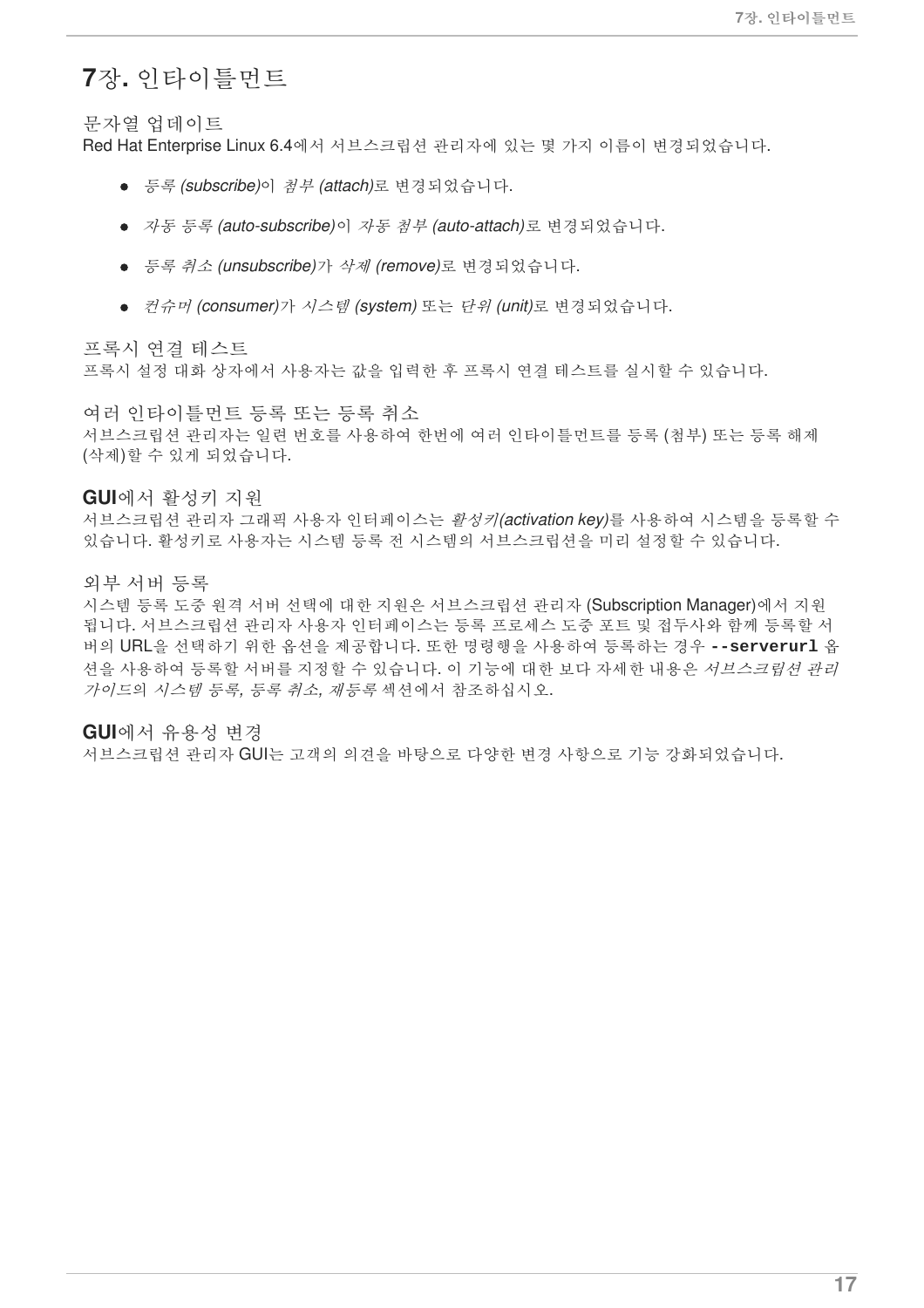## <span id="page-21-0"></span>**8**장**.** 가상화

### <span id="page-21-1"></span>**8.1. KVM**

#### <span id="page-21-2"></span>**virtio-SCSI**

KVM 가상화 스토리지 스택에 virtio-SCSI (SCSI 기반 KVM의 스토리지 아키텍처) 기능이 추가되어 개선 되었습니다. Virtio-SCSI는 SCSI LUN에 직접 연결할 수 있는 기능을 제공하고 virtio-blk에 비교하여 현저 하게 확장성을 향상시킵니다. virtio-SCSI의 장점은 약 25 개의 장치를 처리하여 PCI 슬롯을 배출하는 virtio-blk에 비해 수백 개의 장치를 처리할 수 있는 기능이 있다는 것입니다.

Virtio-SCSI는 다음과 같은 기능과 함께 대상 장치의 기능을 상속할 수 있습니다:

- virtio-scsi 컨트롤러를 통해 가상 하드 드라이브 또는 CD를 첨부
- QEMU scsi-block 장치를 통해 호스트에서 게스트로 물리적 SCSI 장치를 통과
- 게스트 마다 수백 개의 장치 사용을 허용; virtio-blk에 대해 ~25개 장치 제한에서 개선됨

virtio-scsi는 기술 프리뷰로 Red Hat Enterprise Linux 6.3에서 소개되었으나 Red Hat Enterprise Linux 6.4 에서는 완전하게 지원됩니다. Windows 게스트 (Windows XP 제외)도 최신 virtio-win 드라이버에서 지원 됩니다.

#### <span id="page-21-3"></span>**Intel**의 차세대 코어 프로세서 지원

Red Hat Enterprise Linux 6.4에는 **qemu-kvm**에 Intel의 차세대 코어 프로세서에 대한 지원이 추가되어 있 기 때문에 KVM 게스트는 이 프로세서에서 제공하는 새로운 기능을 사용할 수 있습니다. 가장 중요한 기능 은 다음과 같습니다: Advanced Vector Extensions 2 (AVX2), Bit-Manipulation Instructions 1 (BMI1), Bit-Manipulation Instructions 2 (BMI2), Hardware Lock Elision (HLE), Restricted Transactional Memory (RTM), Process-Context Identifier (PCID), Invalidate Process-Context Identifier (INVPCID), Fused Multiply-Add (FMA), Big-Endian Move instruction (MOVBE), F Segment and G Segment BASE instruction (FSGSBASE), Supervisor Mode Execution Prevention (SMEP), Enhanced REP MOVSB/STOSB (ERMS).

### <span id="page-21-4"></span>**AMD Opteron 4xxx** 시리즈 **CPU** 지원

AMD Opteron 4xxx 시리즈 프로세서는 **qemu-kvm**에 의해 지원됩니다. 이 프로세서 시리즈의 새로운 기 능인 F16C 명령 모음, Trailing Bit Manipulation, Bit-Manipulation Instructions 1 (BMI1) 삭제 기능, Fused Multiply-Add (FMA) 명령 모음등을 KVM 게스트로 사용할 수 있습니다.

<span id="page-21-5"></span>**SPICE**를 통한 **USB** 전송을 사용하여 게스트 라이브 마이그레이션 Red Hat Enterprise Linux 6.4에서 KVM은 설정된 모든 장치에 대해 기존 USB 장치 리디렉션을 유지하면 서 SPICE를 통해 USB 전송을 사용하는 라이브 마이그레이션 게스트를 지원합니다.

#### <span id="page-21-6"></span>**USB** 장치를 사용한 게스트 라이브 마이그레이션

Red Hat Enterprise Linux 6.4에서 KVM은 USB 장치를 사용한 게스트의 라이브 마이그레이션을 지원합니 다. 다음과 같은 장치가 지원됩니다: 스토리지 장치, 마우스, 키보드, 허브 등의 EHCI (Enhanced Host Controller Interface) 및 UHCI (Universal Host Controller Interface)의 로컬 통과 및 에뮬레이트된 장치.

#### <span id="page-21-7"></span>**QEMU** 게스트 에이전트 업데이트

QEMU 게스트 에이전트 (qemu-guest-agent 패키지에 의해 제공)는 Red Hat Enterprise Linux 6.4에서 완 전 지원됩니다. 이는 업스트림 버전 1.1로 업데이트되어 다음과 같은 기능 강화 및 버그 수정이 포함되어 있습니다:

Windows 시스템에서 RAM 또는 디스크에서 일시 중지하려면 **guest-suspend-disk** 및 **guest-suspend-ram** 명령을 사용할 수 있습니다.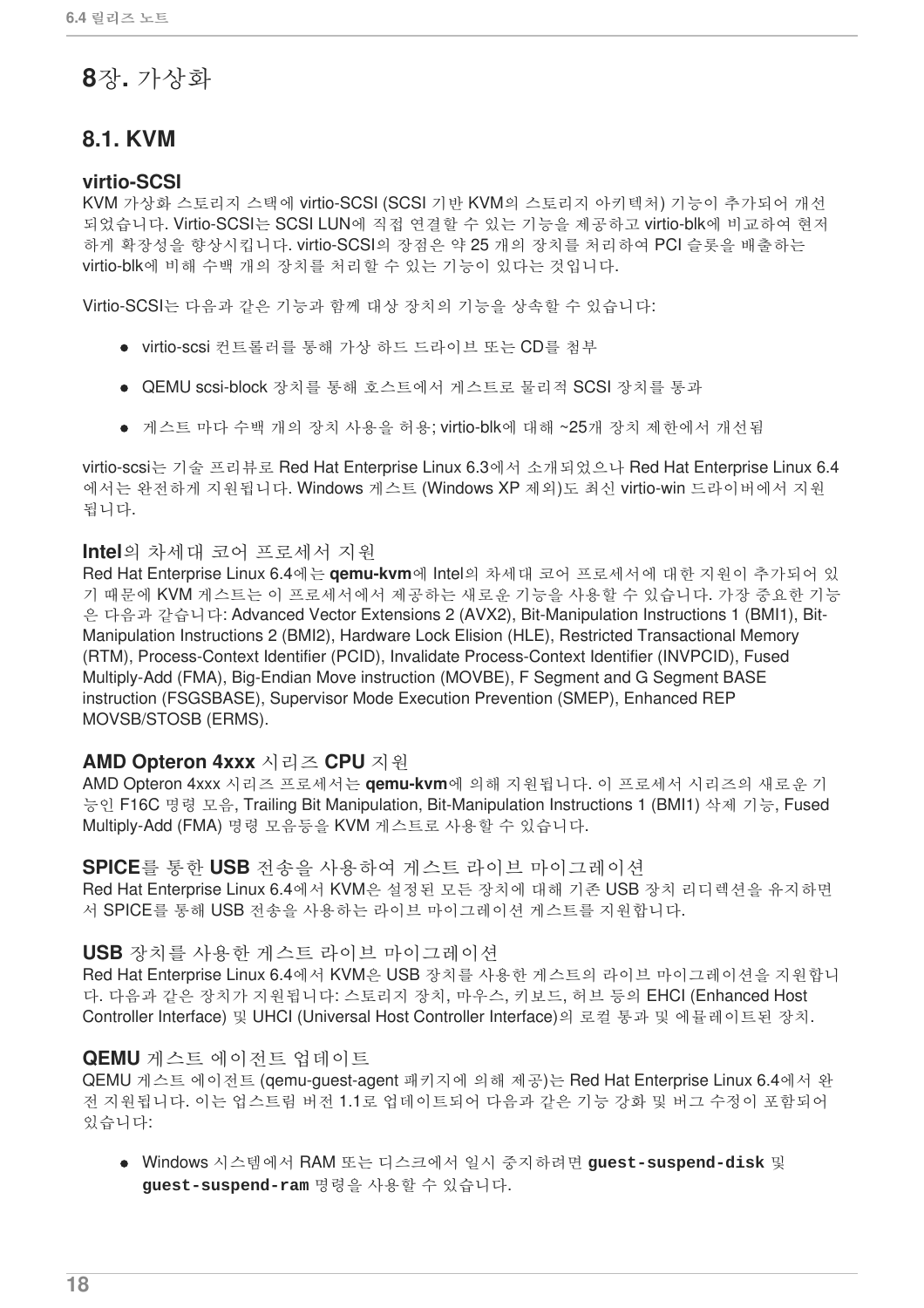- Linux에서 **guest-network-get-interfaces** 명령을 사용하여 네트워크 인터페이스 정보를 취득할 수 있습니다.
- 이 업데이트는 파일 시스템 정지에 대한 지원 개선 및 수정을 제공합니다.
- 이 업데이트에는 문서에 대한 여러 수정 및 개선 사항이 포함되어 있습니다.

#### <span id="page-22-0"></span>**PV-EOI (Paravirtualized End-of-Interrupt)** 지시

Red Hat Enterprise Linux 6.3 및 이전 버전을 실행하고 있는 호스트와 게스트의 경우 각 인터럽트에 대해 두 개의 VM 출구 ( VM에서 하이퍼바이저로 컨텍스 전환)가 필요합니다. 하나는 인터럽트를 주입하기 위 한 것이고 다른 하나는 인터럽트의 끝을 신호하기 위한 것입니다. 호스트와 게스트 시스템 모두가 Red Hat Enterprise Linux 6.4 이상 버전으로 업데이트되어 반가상화의 EOI (End of Interrupt) 기능을 협상할 수 있고 인터럽트 당 하나의 스위치만 필요하게 됩니다. 결과적으로 호스트와 게스트 모두에 Red Hat Enterprise Linux 6.4 또는 그 이후 버전을 사용에서 virtio 네트워크 장치로 들어오는 네트워크 트래픽과 같 은 인터럽트 집약적 부하에 대한 출구 수가 절반으로 감소됩니다. 이는 이러한 부하의 호스트 CPU 사용률 을 상당히 감소시킵니다. 하지만 에지 인터럽트의 개선에만 한정된다는 점에 유의하십시오. 예를 들어 e1000 네트워킹에서는 레벨 인터럽트를 사용하기 때문에 이러한 인터럽트의 개선을 볼 수 없습니다.

#### <span id="page-22-1"></span>설정 가능한 사운드 통과

사운드 장치는 게스트 시스템에서 **microphone** 또는 **speaker**로 감지될 수 있습니다(**line-in** 및 **line-out**으로도 감지됨). 사운드 장치는 음성 기록과 오디오의 특정 종류의 입력만 허용하는 게스트 애 플리케이션에도 제대로 작동할 수 있습니다.

### <span id="page-22-2"></span>**8.2. HYPER-V**

#### <span id="page-22-3"></span>게스트 설치 지원 및 포함 **Microsoft Hyper-V** 드라이버

통합 Red Hat Enterprise Linux 게스트 설치 및 Hyper-V 반가상화 장치는 Microsoft Hyper-V의 Red Hat Enterprise Linux 6.4에서 지원되어 사용자가 Red Hat Enterprise Linux 6.4를 Microsoft Hyper-V 하이퍼바 이저 상위에 게스트로 실행할 수 있게 합니다. 다음의 Hyper-V 드라이버 및 클럭 소스는 Red Hat Enterprise Linux 6.4에 탑재된 커널에 추가되어 있습니다:

- 네트워크 드라이버 (**hv\_netvsc**)
- 스토리지 드라이버 (**hv\_storvsc**)
- HID-호환 마우스 드라이버(**hid\_hyperv**)
- VMbus 드라이버 (**hv\_vmbus**)
- util 드라이버 (**hv\_util**)
- IDE 디스크 드라이버 (**ata\_piix**)
- 클럭 소스 (i386, AMD64/Intel 64: **hyperv\_clocksource**)

Red Hat Enterprise Linux 6.4에는 클럭 소스로 Hyper-V의 지원과 게스트 Hyper-V Key-Value Pair (KVP) 데몬 (**hypervkvpd**)이 포함되어 있어 게스트 IP, FQDN, OS 이름, OS 릴리즈 번호와 같은 기본 정보를 VMbus를 통해 호스트로 전달합니다.

### <span id="page-22-4"></span>**8.3. VMWARE ESX**

#### <span id="page-22-5"></span>**VMware PV** 드라이버

VMware의 반가상화 드라이버가 업데이트되어 VMware ESX에서 Red Hat Enterprise Linux 6.4를 실행하 는 작업이 원활하게 되었습니다. Anaconda 설치 프로그램이 업데이트되어 설치 중 드라이버 목록을 표시 할 수 있습니다. 다음과 같은 드라이버가 업데이트되었습니다: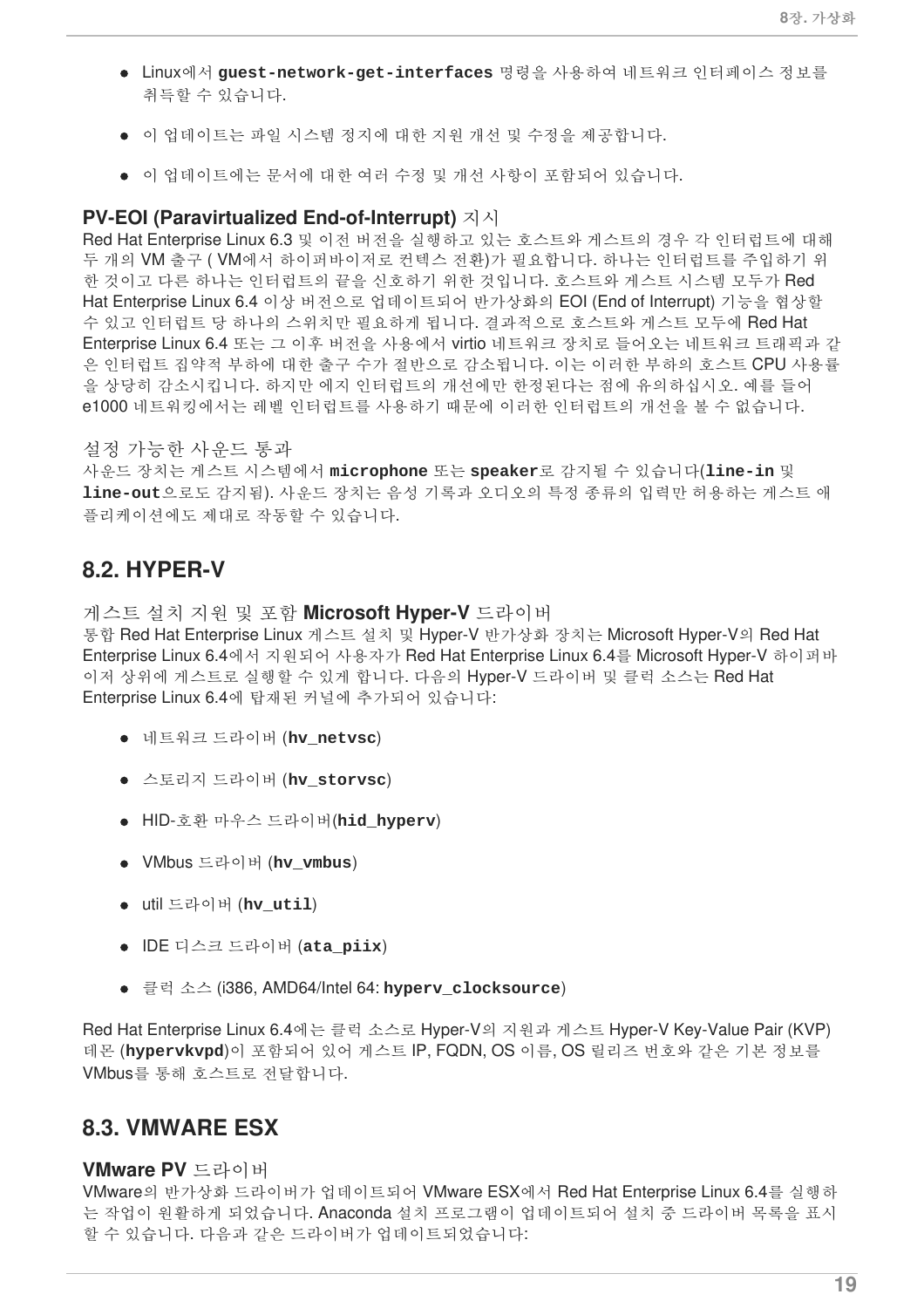- 네트워크 드라이버 (**vmxnet3**)
- 스토리지 드라이버 (**vmw\_pvscsi**)
- 메모리 조정 드라이버 (**vmware\_balloon**)
- 마우스 드라이버 (**vmmouse\_drv**)
- 비디오 드라이버 (**vmware\_drv**)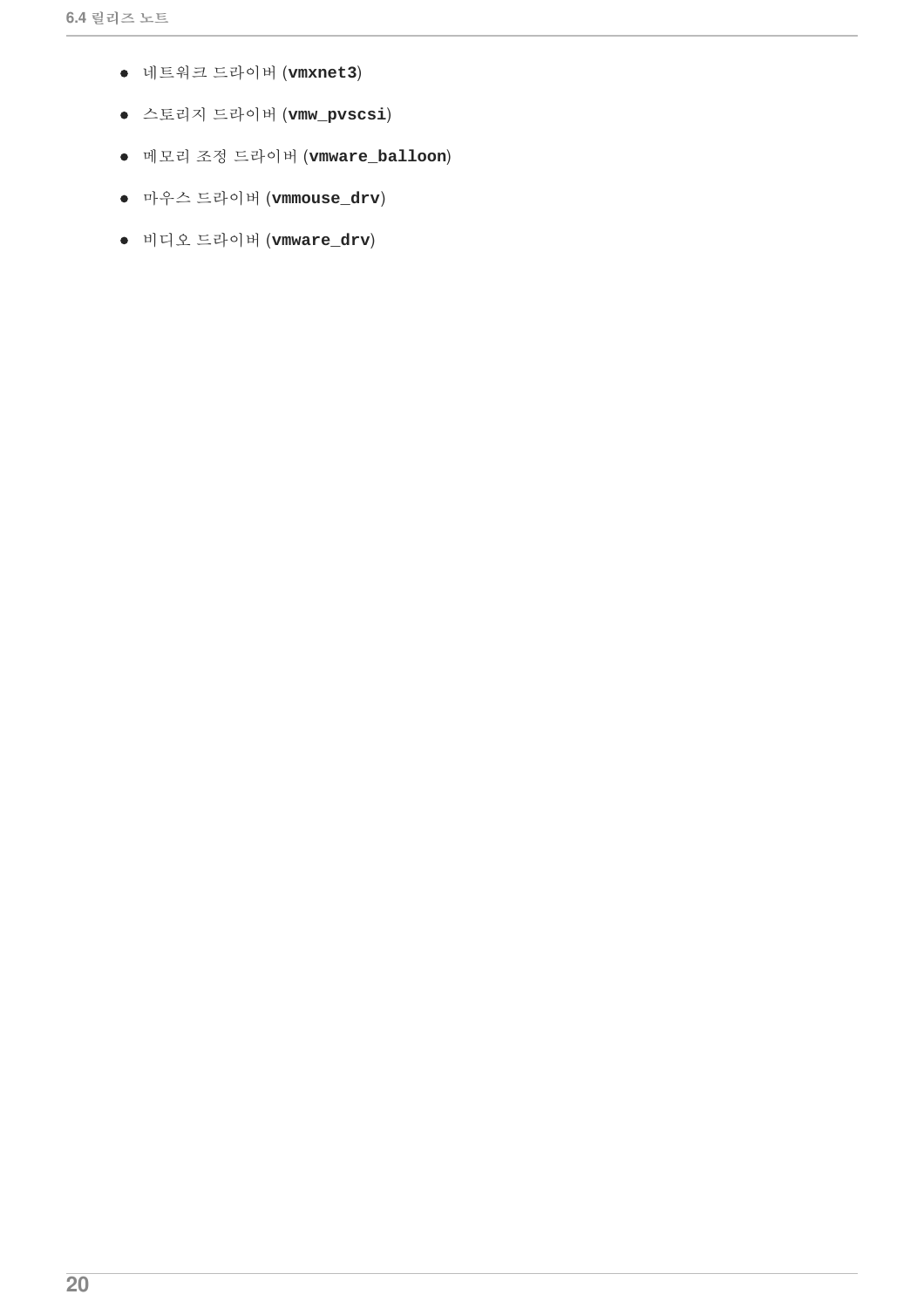### <span id="page-24-0"></span>**9**장**.** 클러스터링

#### <span id="page-24-1"></span>**IBM iPDU** 차단 장치 지원

Red Hat Enterprise Linux 6.4에는 IBM iPDU 차단 장치에 대한 지원이 추가되어 있습니다. 이 차단 장치의 매개 변수에 대한 자세한 내용은 Red Hat Enterprise Linux 6 *클러스터 관리* 가이드의 부록 *차단 장치 매개* 변수에서 참조하십시오.

#### <span id="page-24-2"></span>**Eaton** 네트워크 파워 컨트롤러 차단 장치 지원

Red Hat Enterprise Linux 6.4에는 SNMP 네트워크 전원 스위치를 통해 Eaton 제품 용 차단 에이전트 **fence\_eaton\_snmp**에 대한 지원이 추가되어 있습니다. 이 차단 장치의 매개 변수에 대한 자세한 내용은 Red Hat Enterprise Linux 6 *클러스터 관리* 가이드의 부록 *차단 장치 매개 변수*에서 참조하십시오.

#### <span id="page-24-3"></span>새로운 **keepalived** 패키지

Red Hat Enterprise Linux 6.4에는 기술 프리뷰로 keepalived 패키지가 포함되어 있습니다. keepalived 패 키지는 로드 밸런싱 및 고가용성을 위해 간단하고 강력한 기능을 제공합니다. 로드 밸런싱 프레임 워크는 잘 알려져 있고 널리 사용되는 Linux Virtual Server 커널 모듈을 사용하여 4층 네트워크 로드 밸런싱을 제 공합니다. **keepalived** 데몬은 상태에 따라 로드 밸런싱 서버 풀의 건전성을 확인하는 기능 모음을 구현 합니다. 또한 keepalived 데몬은 VRRP (Virtual Router Redundancy Protocol)을 구현하여 라우터 또는 디 렉터 장애 조치를 허용하고 고가용성을 도모합니다.

#### <span id="page-24-4"></span>**Watchdog** 복구

Red Hat Enterprise Linux 6.4에 기술 프리뷰로 포함된 새로운 **fence\_sanlock** 및 **checkquorum.wdmd** 차단 에이전트는 watchdog 장치를 통해 노드 복구를 시작하기 위한 새로운 매커니즘을 제공합니다. 이러 한 기술 프리뷰를 사용하는 방법에 대한 설명은 <https://fedorahosted.org/cluster/wiki/HomePage>에서 참조 하십시오.

#### <span id="page-24-5"></span>**VMDK** 기반 스토리지 지원

Red Hat Enterprise Linux 6.4에는 멀티 라이터 (multi-writer) 옵션으로 VMware의 VMDK (Virtual Machine Disk) 디스크 이미지 기술을 사용하는 클러스터에 대한 지원이 추가되어 있습니다. 이는 GFS2와 같이 클 러스터 파일 시스템에 대해 멀티 라이터 옵션을 갖는 VMDK 기반 스토리지를 사용할 수 있게 합니다.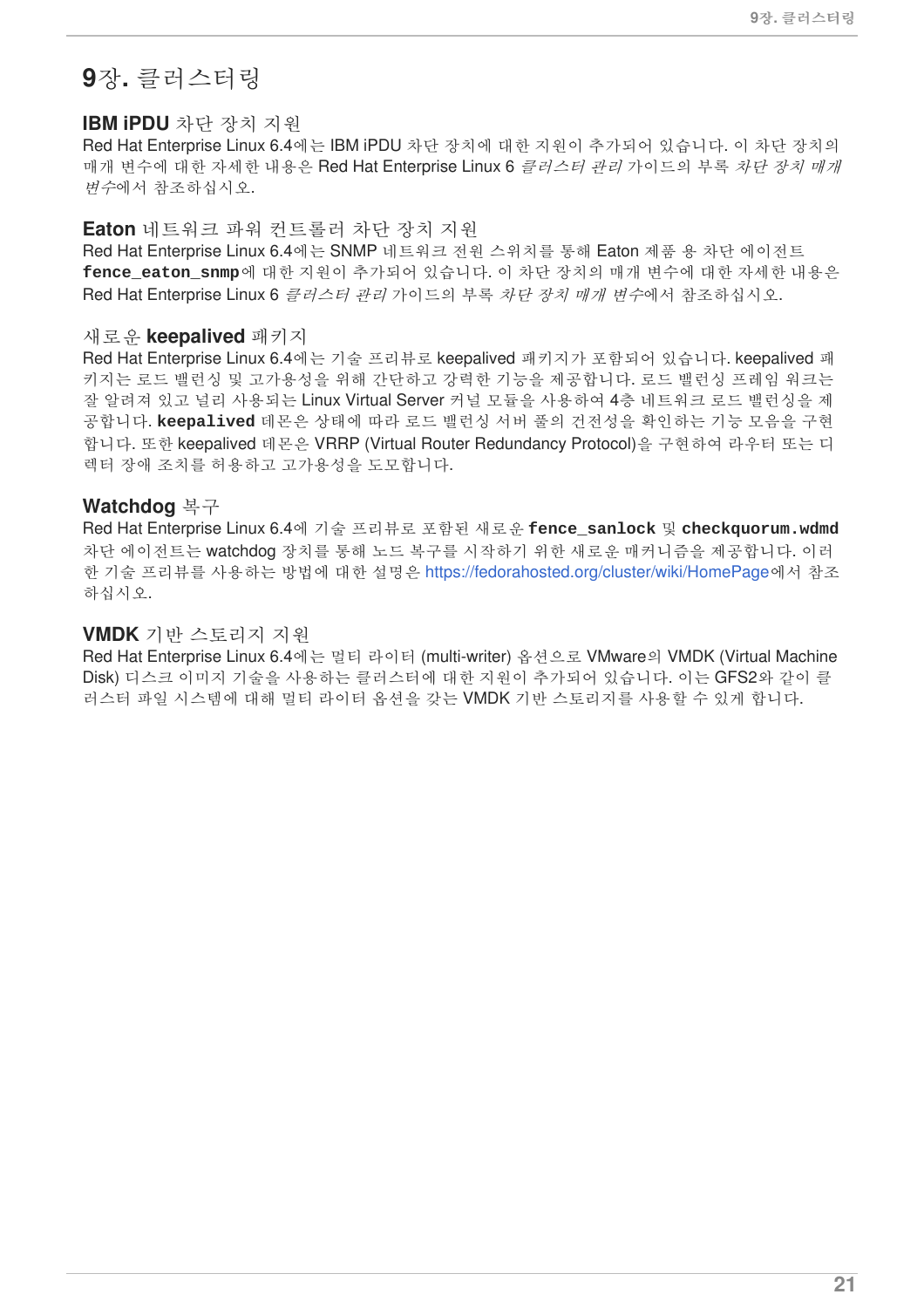## <span id="page-25-0"></span>**10**장**.** 스토리지

#### <span id="page-25-1"></span>**Parallel NFS** 완전 지원

pNFS (Parallel NFS)는 NFS v4.1 표준의 일부로 클라이언트가 병렬로 직접 스토리지 장치에 액세스할 수 있습니다. pNFS는 여러 일반적인 작업에서 NFS 서버의 확장성과 성능을 향상시킬 수 있습니다. Red Hat Enterprise Linux 6.4에서 pNFS는 완전 지원됩니다.

pNFS는 파일, 객체, 블록이라는 세 가지 다른 스토리지 프로토콜 또는 레이아웃을 지원합니다. Red Hat Enterprise Linux 6.4 NFS 클라이언트는 파일 레이아웃 프로토콜을 지원합니다.

이러한 새로운 기능을 활성화하려면 pNFS가 활성화된 서버에서의 마운트에서 마운트 옵션 **-o minorversion=1** 또는 **-o v4.1** 중 하나를 사용합니다.

서버가 pNFS 활성화되어 있을 경우 **nfs\_layout\_nfsv41\_files** 커널 모듈은 자동으로 첫 번째 마운 트 로드됩니다. 다음 명령을 사용하여 모듈이 로드되었는지 확인합니다:

~]\$ lsmod | grep nfs\_layout\_nfsv41\_files

pNFS에 대한 보다 자세한 내용은 <http://www.pnfs.com/>에서 참조하십시오.

#### <span id="page-25-2"></span>**XFS** 온라인 폐기 지원

마운트된 파일 시스템에서 온라인 삭제 동작을 실행하면 그 파일 시스템에서 사용되고 있지 않은 블록이 폐기됩니다. 온라인 폐기 동작은 XFS 파일 시스템에서 지원됩니다. 보다 자세한 내용은 Red Hat Enterprise Linux 6 스토리지 관리 가이드의 사용되지 않는 블록 폐기 부분을 참조하십시오.

#### <span id="page-25-3"></span>**Micron PCIe SSD**의 **LVM** 지원

Red Hat Enterprise Linux 6.4에서 LVM은 볼륨 그룹의 일부를 구성하는 장치로 Micron PCIe SSD (Solid State Drives)를 지원합니다.

#### <span id="page-25-4"></span>**2** 가지 방식 미러링 **RAID10**의 **LVM** 지원

LVM은 RAID10 논리 볼륨을 생성, 삭제, 크기 조정할 수 있습니다. RAID10 논리 볼륨을 생성하려면 다른 RAID 유형과 같이 세그먼트 유형을 다음과 같이 저정합니다:

 $\sim$ ]# lvcreate --type raid10 -m 1 -i 2 -L 1G -n lv vg

**-m** 및 **-i** 인수는 각각 다른 세그먼트 유형의 동작과 동일하게 작동합니다. 즉, **-i**는 총 스트라이프 수인 반면 **-m**은 추가된 사본 수 (즉, **-m 1 -i 2**는 2 가지 방식 미러링의 최상위에서 2개의 스트라이프를 제 공)입니다.

#### <span id="page-25-5"></span>장치 매퍼 장치를 통해 **SCSI** 영구 예약 설정 및 관리

이전에는 멀티패스 장치에서 영구 예약을 설정하려면 모든 경로 장치에 이를 설정해야 했습니다. 나중에 경로 장치가 추가되면 그 경로에 수동으로 예약을 추가해야 했습니다. Red Hat Enterprise Linux 6.4에서 는 **mpathpersist** 명령을 사용하여 장치 매퍼 장치를 통해 SCSI 영구 예약을 설정 및 관리할 수 있습니 다. 경로 장치가 추가될 때 영구적 예약도 그 장치에 설정됩니다.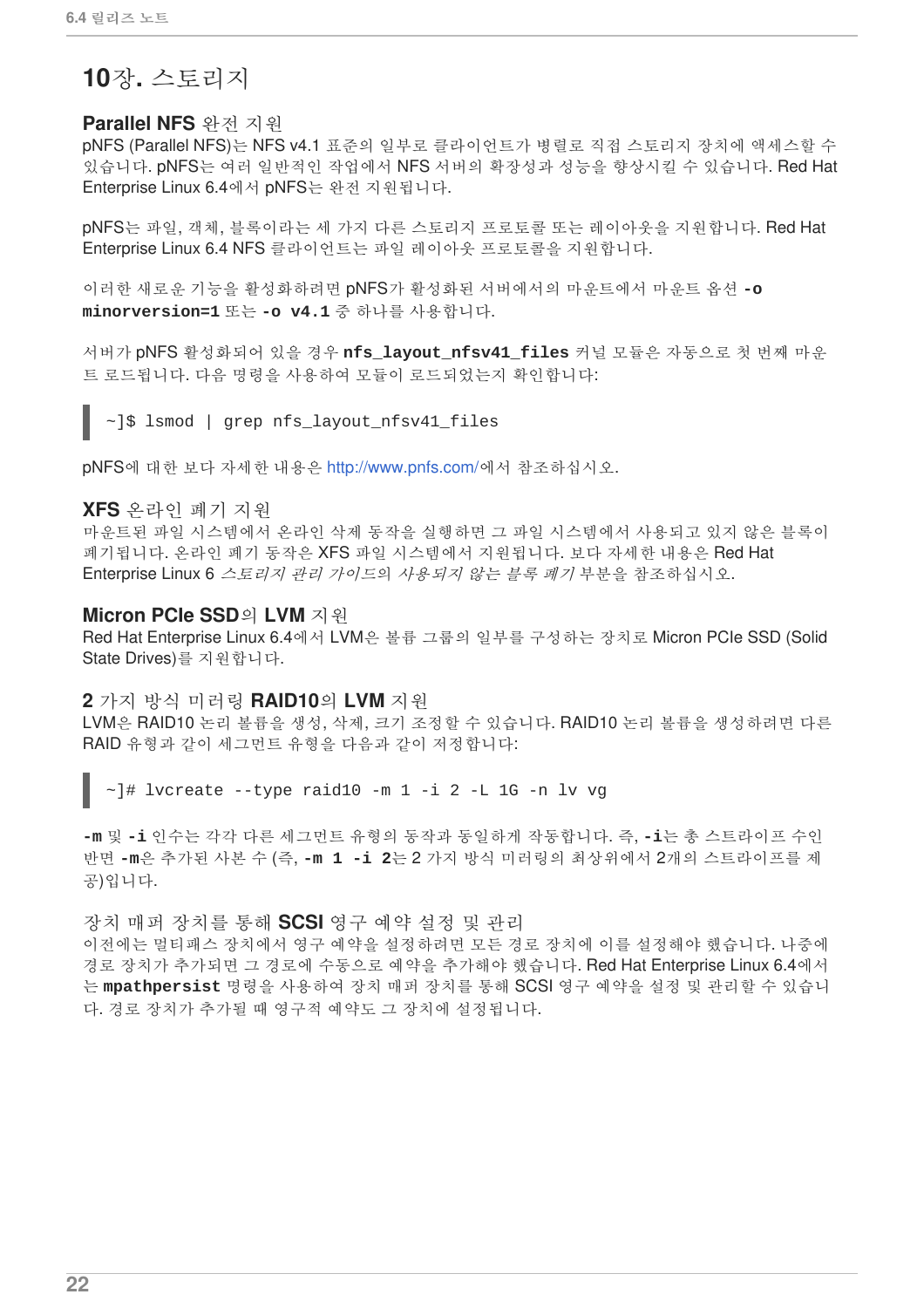### <span id="page-26-0"></span>**11**장**.** 컴파일러 및 도구

#### <span id="page-26-1"></span>버전 **1.8**로 업데이트된 **SystemTap**

SystemTab은 사용자가 운영체제(특히 커널)의 동작을 세밀히 연구하고 살펴볼 수 있도록 해주는 추적 및 측정 도구입니다. 이는 **netstat**, **ps**, **top**, **iostat**와 같은 도구의 출력과 유사한 정보를 제공합니다; 하지만, SystemTab은 수집한 정보에 대해 보다 자세한 필터링과 분석할 수 있도록 고안되어 있습니다.

Red Hat Enterprise Linux 6.4에서 systemtap 패키지는 1.8 업스트림 버전으로 업그레이드되어 다음과 같 은 버그 수정 및 개선 사항을 제공합니다:

- **@var** 구문은 **uprobe** 및 **kprobe** 처리기 (프로세스, 커널, 모듈)에서 DWARF 변수에 액세스하기 위한 대안적인 언어 구문입니다.
- SvstemTap은 tapset에 의해 포함된 C 헤더와의 충돌을 피하기 위해 로컬 매개 변수를 조작합니 다.
- SystemTap 컴파일 서버 및 클라이언트는 IPv6 네트워크를 지원합니다.
- SystemTap 런타임 (**staprun**)은 **-T** 시간 제한 옵션을 허용하여 깨우기 횟수를 줄여 스크립트에 서 낮은 처리량을 폴링할 수 있게 합니다.
- SystemTap 스크립트 번역기 드라이버 (**stap**)는 다음과 같은 리소스 제한 옵션을 제공합니다:
	- --rlimit-as=NUM --rlimit-cpu=NUM --rlimit-nproc=NUM --rlimit-stack=NUM --rlimit-fsize=NUM
- SystemTap 모듈은 크기가 작아져 컴파일이 빨라졌습니다. 모듈의 디버그 정보는 기본값으로 표 시되지 않습니다.
- 버그 [CVE-2012-0875](https://bugzilla.redhat.com/show_bug.cgi?id=795913) (잘못된 DWARF unwind 데이터 처리시 커널 패닉 발생)가 수정되었습니다.

#### <span id="page-26-2"></span>**lscpu** 및 **chcpu** 유틸리티

사용 가능한 CPU에 대한 보다 자세한 정보를 표시하는 **lscpu** 유틸리티가 업데이트되어 여러 새로운 기능 이 포함되었습니다. 또한 새로운 유틸리티인 **chcpu**가 추가되어 CPU 상태 (온라인/오프라인, 대기,활성 및 기타 다른 상태) 변경, CPU 활성화 및 비활성화, 지정된 CPU 설정을 수행할 수 있습니다.

이러한 유틸리티에 관한 보다 자세한 내용은 **lscpu(1)** 및 **chcpu(8)** man 페이지에서 참조하십시오.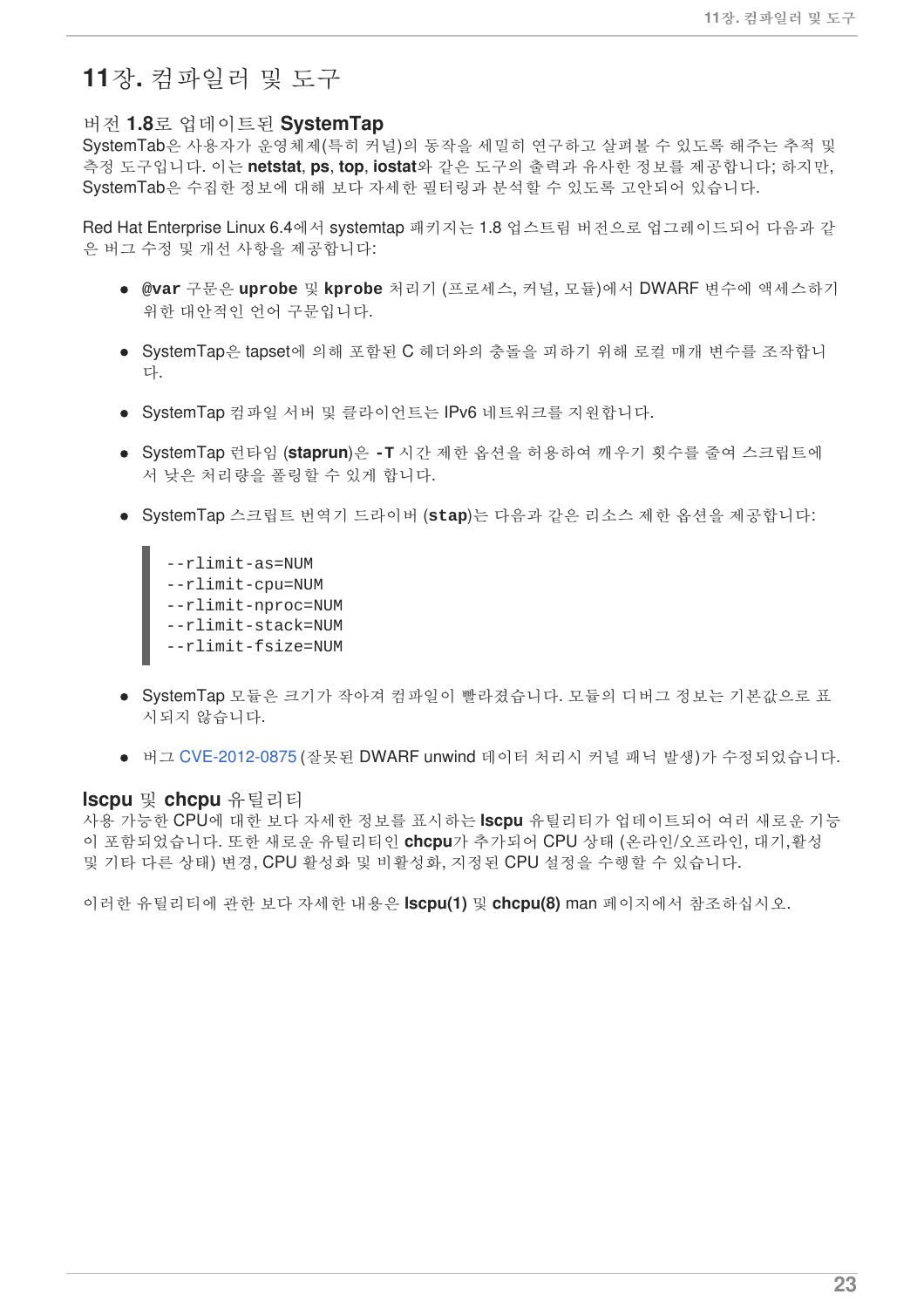# <span id="page-27-0"></span>**12**장**.** 일반 업데이트

### <span id="page-27-1"></span>**samba** 패키지 업데이트

Red Hat Enterprise Linux 6.4에는 여러 버그 수정 및 개선된 기능이 더해진 재배치된 samba 패키지가 포 함되어 있습니다. 이 가운데 가장 중요한 점은 SMB2 프로토콜의 지원이 추가되었다는 것입니다. SMB2 지원은 **/etc/samba/smb.conf** 파일의 **[global]** 섹션에서 다음과 같은 매개 변수를 사용하여 활성화 할 수 있습니다:

 $max$  protocol = SMB2

또한 Samba는 AES Kerberos 암호화를 지원합니다. AES 지원은 Windows Vista 및 Windows Server 2008 이상 Microsoft Windows 운영 체제에서 사용 가능합니다. 이는 Windows 7 이후 새로운 디폴트 Kerberos 암호화 유형으로 보고되고 있습니다. Samba에는 키 관리 키 탭에 AES Kerberos 키가 추가되어 있습니다. 즉 samba 키 탭을 사용하여 동일한 컴퓨터에서 실행하는 Kerberos를 사용하는 다른 서비스는 AES 암호화 혜택을 받을 수 있습니다. AES 세션 키를 사용하려면 (AES 암호화된 티켓 부여 티켓을 사용 할 뿐 만 아니라) Active Directory의 LDAP 서버에 있는 samba 시스템 계정을 수동으로 수정해야 합니다. 보다 자세한 내용은 Microsoft Open [Specifications](https://blogs.msdn.com/b/openspecification/archive/2009/09/12/msds-supportedencryptiontypes-episode-1-computer-accounts.aspx?Redirected=true) 지원팀 블로그에서 참조하십시오.



주의

업데이트된 samba 패키지는 ID 매핑 설정 방법을 변경합니다. 사용자는 기존의 Samba 설정 파일을 수정하는 것이 좋습니다.

일부 TDB (Trivial Database) 파일이 업데이트되어 인쇄 지원이 실제 레지스트리 구 현을 사용하도록 다시 작정되어 있음에 유의하십시오. 즉 **smbd**의 새로운 버전을 시 작하는데로 모든 TDB 파일이 업그레이드됩니다. TDB 파일을 백업하지 않는 한 이전 Samba 3.x 버전으로 다운그레이드할 수 없습니다.

이러한 변경 사항에 대한 보다 자세한 내용은 [Samba](http://www.samba.org/samba/history/samba-3.6.0.html) 3.6.0의 릴리즈 노트에서 참조 하십시오.

#### <span id="page-27-2"></span>새 **SciPy** 패키지

Red Hat Enterprise Linux 6.4에는 새로운 scipy 패키지가 포함되어 있습니다. SciPy 패키지는 수학, 과학, 공학에 대한 소프트웨어를 제공합니다. 임의적 기록의 대규모 다차원 배열을 조작하기 위해 고안된 NumPy 패키지는 SciPy의 핵심 라이브러리입니다. SciPy 라이브러리는 NumPy 배열과 작업하도록 구축 되어 있어 수치 적분 및 수치 최적화를 위한 루틴과 같은 여러 효율적인 수치 루틴을 제공합니다.

#### <span id="page-27-3"></span>**NSS**에서 **TLS v1.1** 지원

nss 및 nss-util 패키지가 업스트림 버전 3.14로 업그레이드되어 다양한 다른 기능 이외에 TLS 버전 1.1을 지원합니다. nspr 패키지는 버전 4.9.2로 [업데이트되었습니다](https://developer.mozilla.org/en-US/docs/NSS/NSS_3.14_release_notes). 보다 자세한 내용은 NSS 3.14 릴리즈 노 트에서 참조하십시오.

#### <span id="page-27-4"></span>내장된 **Valgrind gdbserver**

valgrind 패키지가 업스트림 버전 3.8.1로 업그레이드되었습니다. 이 업데이트 버전에는 여러 기능 개선 및 버그 수정 이외에 **gdbserver**가 내장되어 있습니다. 보다 자세한 내용은 *Red Hat* 개발자 도구 모음 *1.1* 사용자 가이드에 있는 *Valgrind* 장 및 *Valgrind 3.8.1*의 변경 사항 부록에서 참조하십시오.

#### <span id="page-27-5"></span>새 **libjpeg-turbo** 패키지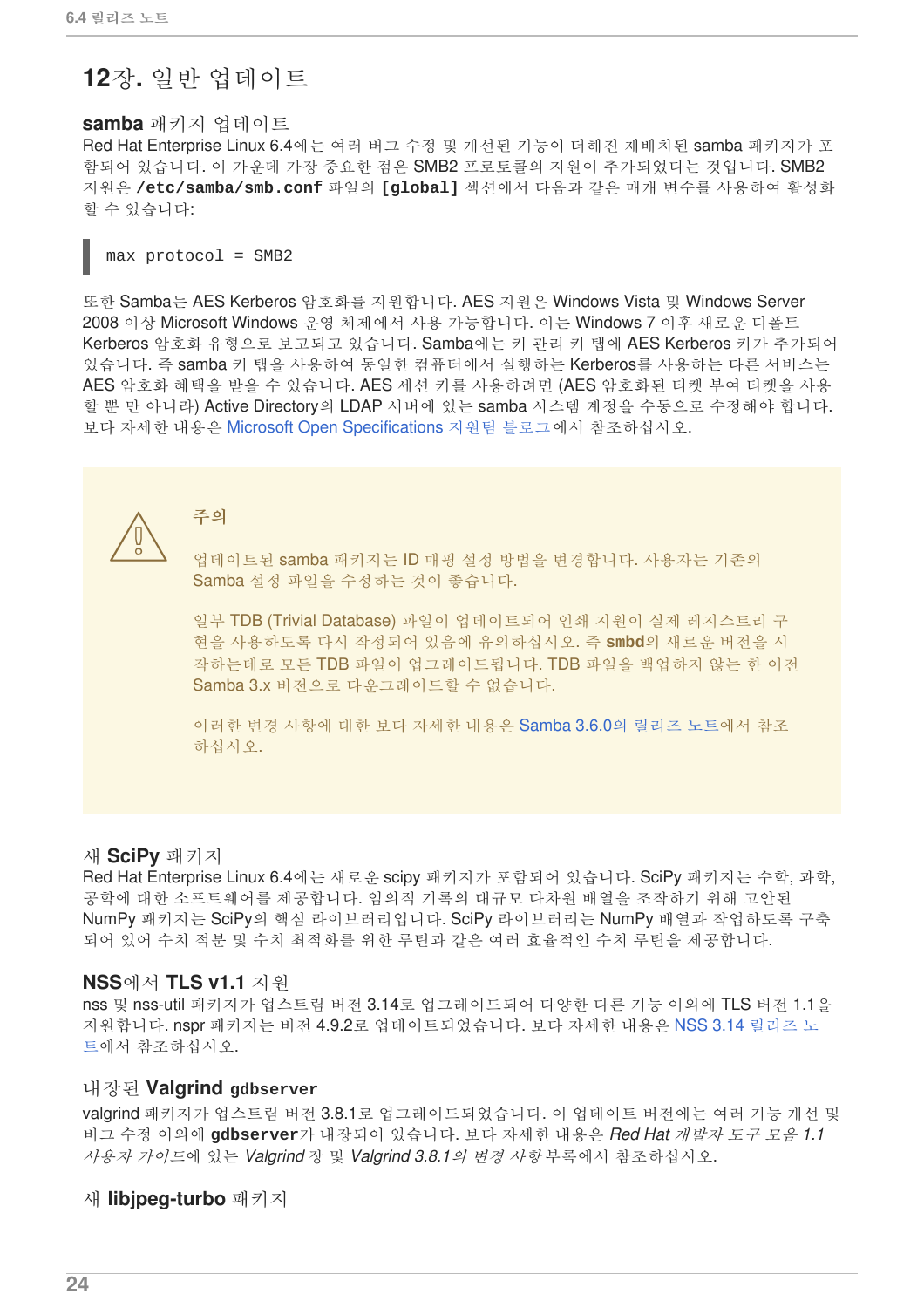Red Hat Enterprise Linux 6.4에는 새로운 패키지 세트인 libjpeg-turbo가 포함되어 있습니다. 기존의 libjpeg 패키지가 이 패키지로 대체되며 libjpeg와 동일한 기능 및 API를 제공하지만 성능이 향상되어 있습 니다.

#### <span id="page-28-0"></span>새 **redhat-lsb-core** 패키지

redhat-lsb 패키지를 설치하면 LSB 표준 요구 사항을 충족하기 위해 대량의 종속 패키지를 시스템에 가져 옵니다. Red Hat Enterprise Linux 6.4는 새로운 redhat-lsb-core 하부 패키지를 제공하고 redhat-lsb-core 패키지를 설치하여 필요한 최소 패키지 모음만을 쉽게 가져올 수 있습니다.

#### <span id="page-28-1"></span>**createrepo** 유틸리티 업데이트

**createrepo** 유틸리티가 최신 업스트림 버전으로 업데이트되어 메모리 사용이 크게 감소되고 **--workers** 옵션을 통해 멀티 태스킹을 지원합니다.